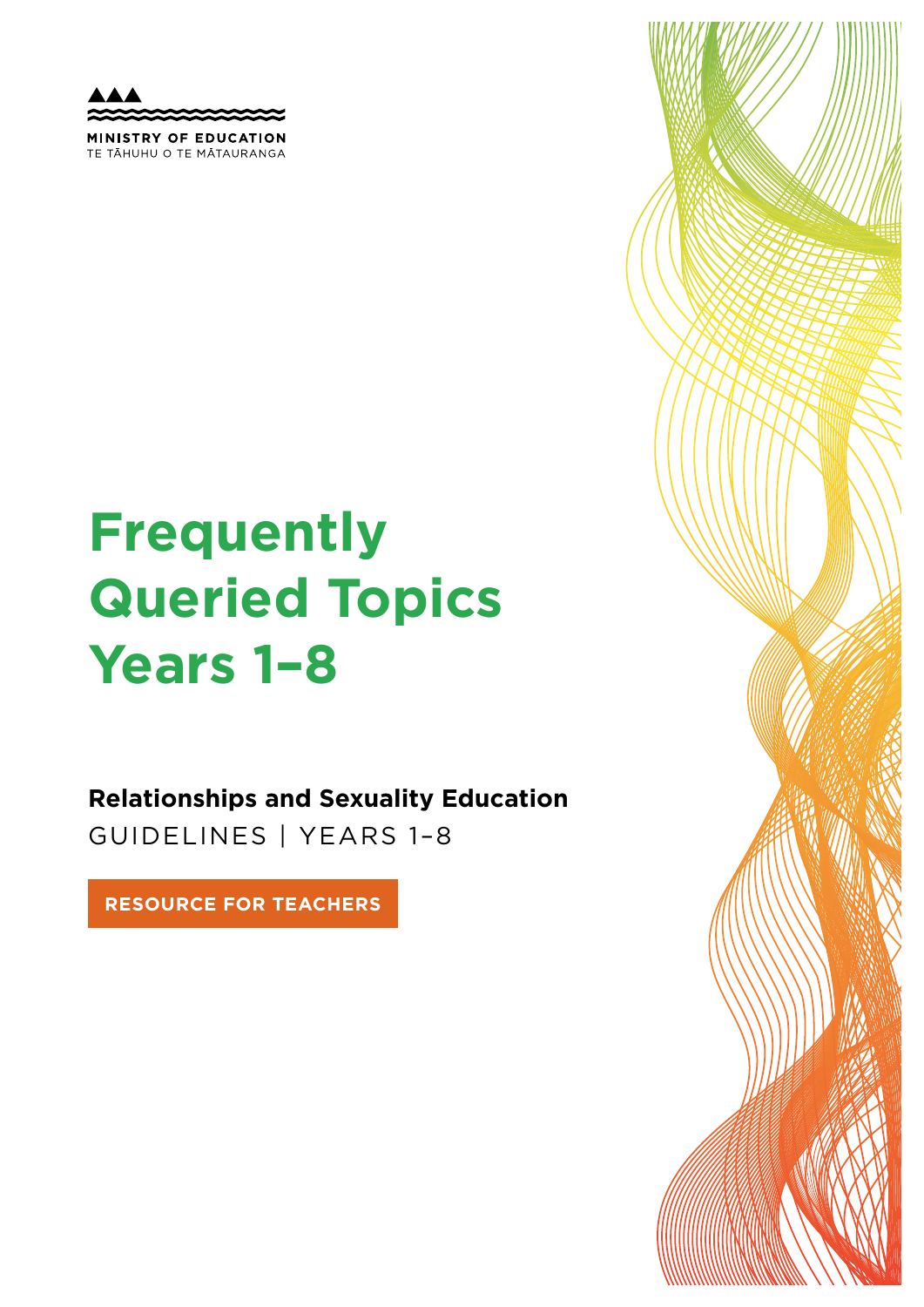## **Contents**

| <b>Legal requirements</b>                                                      | 3                 |
|--------------------------------------------------------------------------------|-------------------|
| Implementing RSE as a state integrated school                                  | 3                 |
| Legal obligations                                                              | 3                 |
| <b>Consultation</b>                                                            | 4                 |
| Consultation in special character as well as state schools                     | 4                 |
| Culturally sensitive consultation strategies for diverse school communities    | 4                 |
| Parent and whānau meetings                                                     | 5                 |
| Consultation in intermediate schools                                           | 6                 |
| Dealing with objections from the community                                     | 6                 |
| A whole-school approach to RSE                                                 | 8                 |
| Enacting a whole-school approach to RSE                                        | 8                 |
| <b>Teaching RSE</b>                                                            | 9                 |
| Teaching resources for RSE                                                     | 9                 |
| Dealing with teacher discomfort in RSE                                         | 9                 |
| Teacher PLD and up-skilling                                                    | 10                |
| Answering ākonga questions                                                     | 10                |
| Topics such as gender identity, sexual orientation, masturbation, pornography  | 11                |
| Programme ideas for Years 7 & 8                                                | $12 \overline{ }$ |
| Students with additional learning needs                                        | 13                |
| Effective teaching in RSE                                                      | 14                |
| The need for education around gender identity and diversity                    | 15                |
| Māori, Pacific and other cultural knowledge in RSE                             | 16                |
| Balancing time between sexual health learning and learning about relationships | 16                |
| Single-sex or co-educational RSE                                               | 17                |
| Introducing learning about pornography                                         | 18                |
| LGBTQIA+ affirming RSE                                                         | 18                |
| <b>Assessing RSE</b>                                                           | 19                |
| <b>External providers</b>                                                      | 20                |
| Using external providers in RSE                                                | 20                |
| <b>Other</b>                                                                   | 21                |
| RSE guides split into Years 1-8 and Years 9-13                                 | 21                |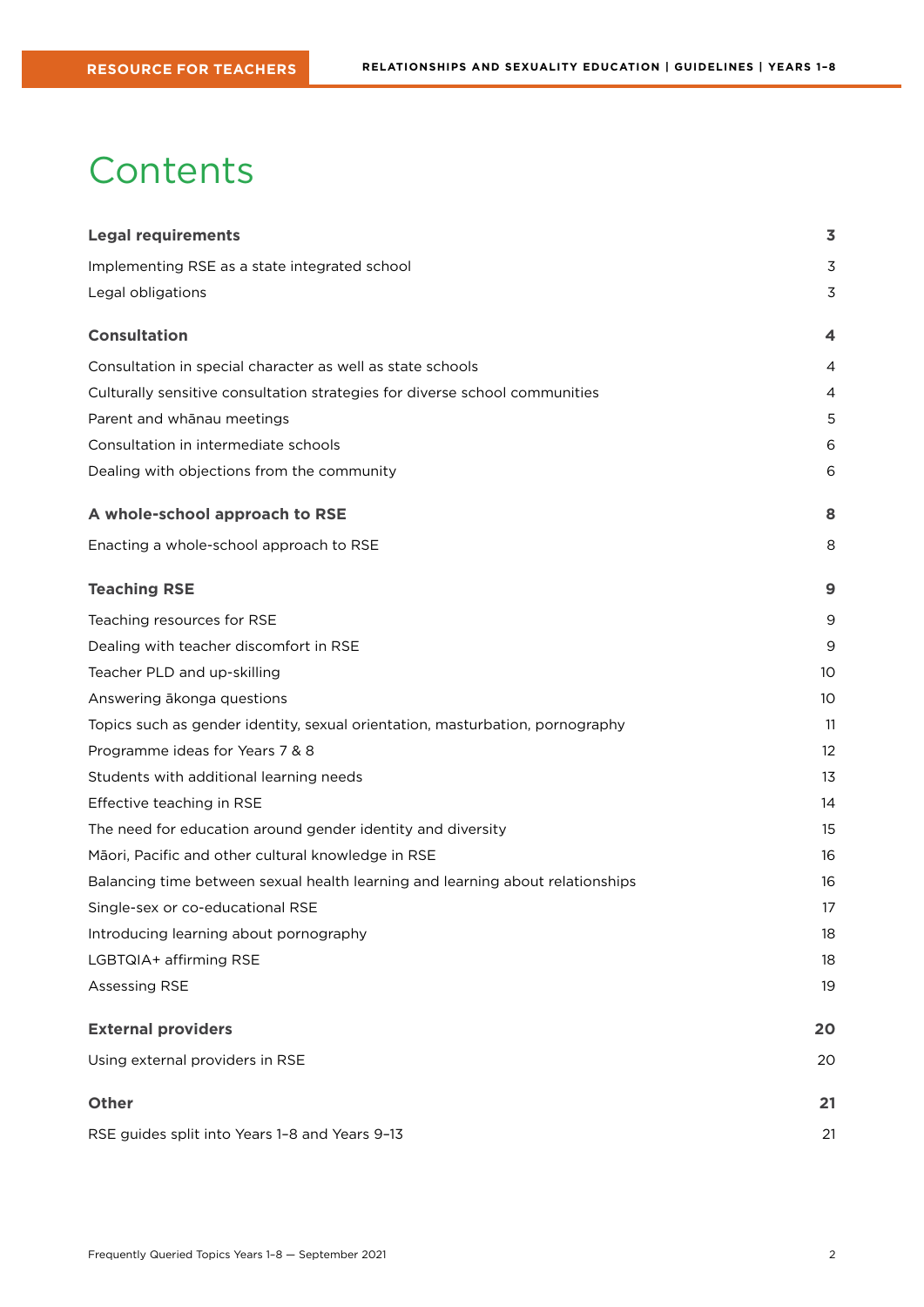## <span id="page-2-0"></span>Legal requirements

### **Implementing RSE as a state integrated school**

The legal requirement to consult with the school's community about the delivery of health education refers to state and state integrated schools. In a state integrated school with a designated special character, how RSE is approached will be guided by the school's values, philosophy and culture, with oversight from the school's board of proprietors.

The *New Zealand Curriculum* is followed in state integrated schools, which means RSE learning will draw from the conceptual framework and achievement objectives in the Health and Physical Education learning area. Key learning, as articulated in the RSE guide, will be selected to reflect the school's values and the school community.

#### **See also**

•  $\quad \qquad \mathbb{R}$  [RSE Guide](https://health.tki.org.nz/Teaching-in-Heath-and-Physical-Education-HPE/Policy-Guidelines/Relationships-and-Sexuality-Education) Section 3 (pages 30-33) and Section 4 (pages 40-43)

### **Legal obligations**

RSE is situated in the *New Zealand Curriculum* within health education, in the Health and Physical Education learning area. This means that it is mandatory for schools to deliver RSE until the end of year 10. The *New Zealand Curriculum* is a flexible, non-prescribed curriculum. This means that schools are free to use resources and contexts to enact the curriculum in a way that suits their local context. Across years 1–10, ākonga should have the opportunity to experience learning across the key areas of learning (of which "sexuality education" is one) and the achievement objectives that comprise Health and Physical Education. The key learning tables in the RSE guide provide ideas for possible learning at each curriculum level.

Associated legal obligations in relation to RSE include (1) consultation with the community, (2) appropriate response to requests for children to be withdrawn from aspects of sexuality education, and (3) responding to children's questions.

- 1. See the 'consultation' section of this FAQ for more detailed information in this area.
- 2. Schools do not need to seek permission from parents for ākonga to participate in RSE

learning. However, according to the Education and Training Act 2020 (section 51), parents or caregivers may ask the principal in writing for their child to be released from any particular element of sexuality education. The principal must ensure that the student is released from the relevant tuition and the student is supervised during that time. It is good practice to communicate with whānau prior to RSE to let them know that RSE learning is coming up, and the broad nature of that learning. This opens the dialogue for parents to clarify the focus of RSE and raise concerns if needed, and also enables parents to talk with their children about their learning in RSE while it is happening at school.

3. Teachers are legally entitled to respond to any questions ākonga ask in formal RSE programmes or at any time. This includes if a child who was released from aspects of sexuality education is present in the class. See the 'teaching' section of this FAQ for more specific guidance on answering students' questions.

#### **See also**

•  $\mathbb{R}$  [RSE Guide](https://health.tki.org.nz/Teaching-in-Heath-and-Physical-Education-HPE/Policy-Guidelines/Relationships-and-Sexuality-Education) Section 3 (pages 30-33), Section 4 (pages 40-43) and Section 5 (pages 44-47)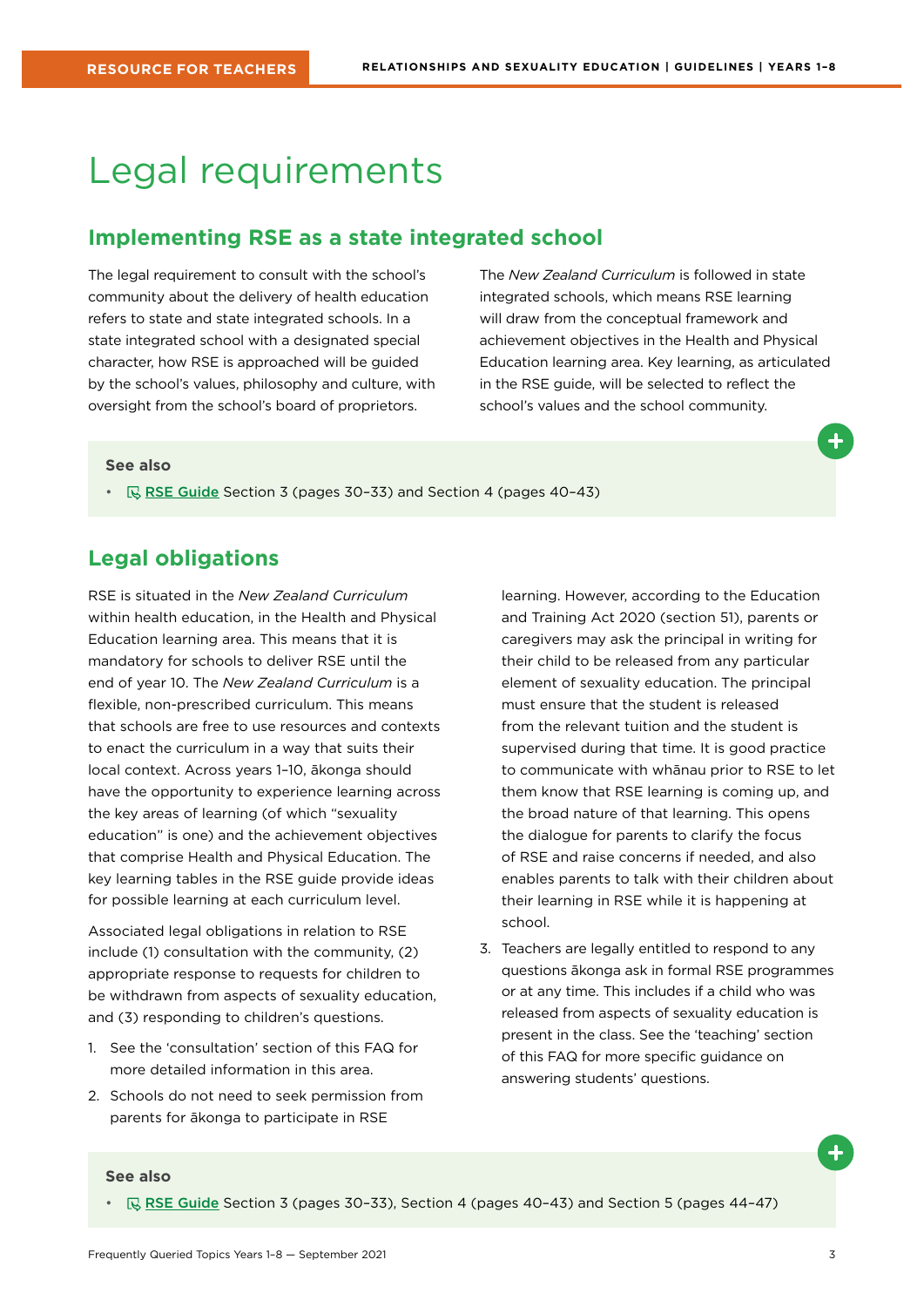## <span id="page-3-0"></span>Consultation

## **Consultation in special character as well as state schools**

There is no set process or format for the community consultation, and we advocate an approach in which you consider how you can best engage with your community at least every two years. The legal requirements are set out by section 91 of the Education and Training Act 2020, which applies to state and state integrated schools:

- The Board of Trustees must, at least once every 2 years, after consulting the school community, adopt a statement on the delivery of the health curriculum.
- The purpose of the consultation is to inform the school community about the content of the health curriculum; and ascertain the wishes of the school community regarding the way in which the health curriculum should be implemented given the views, beliefs, and customs of the members of that community; and determine, in broad terms, the health education needs of the students at the school.
- The board may adopt any method of consultation that it thinks fit to best achieve

the purpose, but it may not adopt a statement on the delivery of the health curriculum until it has prepared the statement in draft, given members of the school community an adequate opportunity to comment on the draft statement, and considered any comments received.

The 'school community' is defined, for a state school, as "the parents of students enrolled at the school". Added to this for a state integrated school is "and the school's proprietors". For both types of school, the school community also includes any other person who the board considers part of the community (e.g. teachers, students, local elders or other community members).

Two main resources that exist to provide a suggested process and approach for the consultation are the RSE guide (Ministry of Education, 2020) and the Tūturu (2020) resource, Community Consultation: Health Education. Both resources provide excellent guidance and ideas for schools.



- Ministry of Education (2020). *Relationships and Sexuality Education a guide for teachers, leaders*  and boards of trustees (Year 1-8 and Year 9-13 versions)  $\mathbb{R}$  [RSE Guide](https://health.tki.org.nz/Teaching-in-Heath-and-Physical-Education-HPE/Policy-Guidelines/Relationships-and-Sexuality-Education)
- Tūturu (2020). *Community Consultation: Health Education* <a>
<sub>
I</sub>

I
Tūturu (2020). Community Consultation: Health Education <a>
I [Tūturu Health Consultation](https://www.tuturu.org.nz/healthconsultation/)

#### **See also**

•  $\mathbb R$  [RSE Guide](https://health.tki.org.nz/Teaching-in-Heath-and-Physical-Education-HPE/Policy-Guidelines/Relationships-and-Sexuality-Education) Section 4 (pages 40-43) and Section 5 (pages 44-47)

## **Culturally sensitive consultation strategies for diverse school communities**

There are many ways in which to consult, and different approaches will work for different schools at different times. Schools have found that a range of consultation events, rather than one discrete

event held every two years, can be valuable for collecting whānau, ākonga and others' voice over time. Some specific strategies that have been successful include: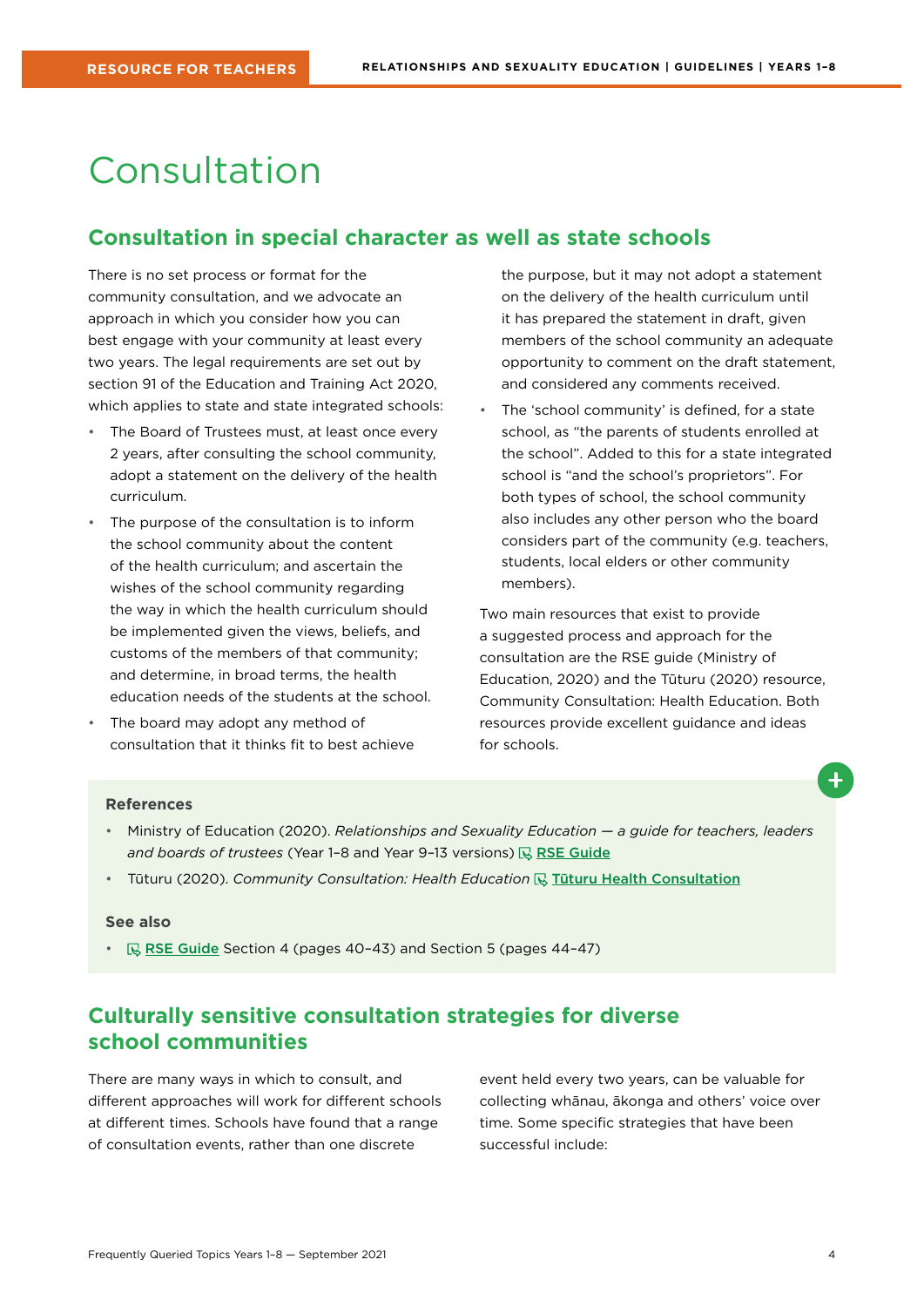- <span id="page-4-0"></span>• Enlisting the support of key people from different cultural groups in the school community to invite others to be involved in the consultation. This may include translating materials into different languages.
- Providing parents, whānau and caregivers with information about health education at the school when new ākonga enrol.
- Combine a consultation meeting with another school event, for example, a working bee,

## **Parent and whānau meetings**

The ideas below could be drawn upon to design a whānau meeting that runs for 90–120 minutes.

- Provide refreshments and a chance for parents, whānau and caregivers to mingle on arrival. You might like to have a question box and pieces of paper available for parents, whānau and caregivers to submit any questions they have. While you speak, another teacher could prepare answers to collected questions that you can give to the group before the end of the meeting.
- Open the meeting in an appropriate manner for the people attending. Will a senior leader(s) or board member(s) attend and welcome parents, whānau and caregivers? How will you greet everyone in an inclusive way? What housekeeping/health and safety information is needed?
- Set the scene briefly with an explanation of why schools need to consult about health education, what you are seeking feedback on, and what outcomes you want from the meeting.
- Provide an overview of health education in the *New Zealand Curriculum* — for example, the way in which the strands and achievement objectives, key areas of learning and the underlying concepts weave together. You may wish to include this  $\mathbb Q$  [video](https://www.youtube.com/watch?v=JwtjAT6iGxE&feature=youtu.be) which includes

school performance, learning conferences, family BBQ.

- Consulting with the community in venues other than on the school grounds. For example, a local church, marae or community centre.
- Including ākonga voice and learning artefacts in the consultation.
- Provide students with a leadership role. For example, helping to design the consultation, speaking at a consultation event, gathering others' voice to feed into the consultation.

whānau, teacher and ākonga perspectives as well as questions that could form a discussion.

- Explain teacher practice in health education how is health education taught at your school? You may like here to model one or two activities that you use in your RSE or health education programme. This could also be an opportunity to show artefacts of health education learning, or involve ākonga.
- Explain the reason for the topics or units at the school — what factors are considered when planning to meet learning needs of ākonga?
- Introduce the draft delivery statement  $-$  at this point whānau could work in small groups to provide feedback. Page 55 of the  $\mathbb R$  Tuturu resource has a worksheet for this purpose.
- Provide parents, whānau and caregivers with an overview of your health education programme. Again, they could work in small groups to give feedback. Page 56 of the  $\overline{\mathbb{R}}$  Tuturu resource has a worksheet for this purpose.
- Consider how you may include an opportunity for individual feedback to be provided.
- Close the meeting by letting participants know how their feedback will be used, and how the outcome of the consultation will be communicated to them. If you had a question box, answer a selection of questions.

#### **See also**

[RSE Guide](https://health.tki.org.nz/Teaching-in-Heath-and-Physical-Education-HPE/Policy-Guidelines/Relationships-and-Sexuality-Education) Section 5 (pages 44-47)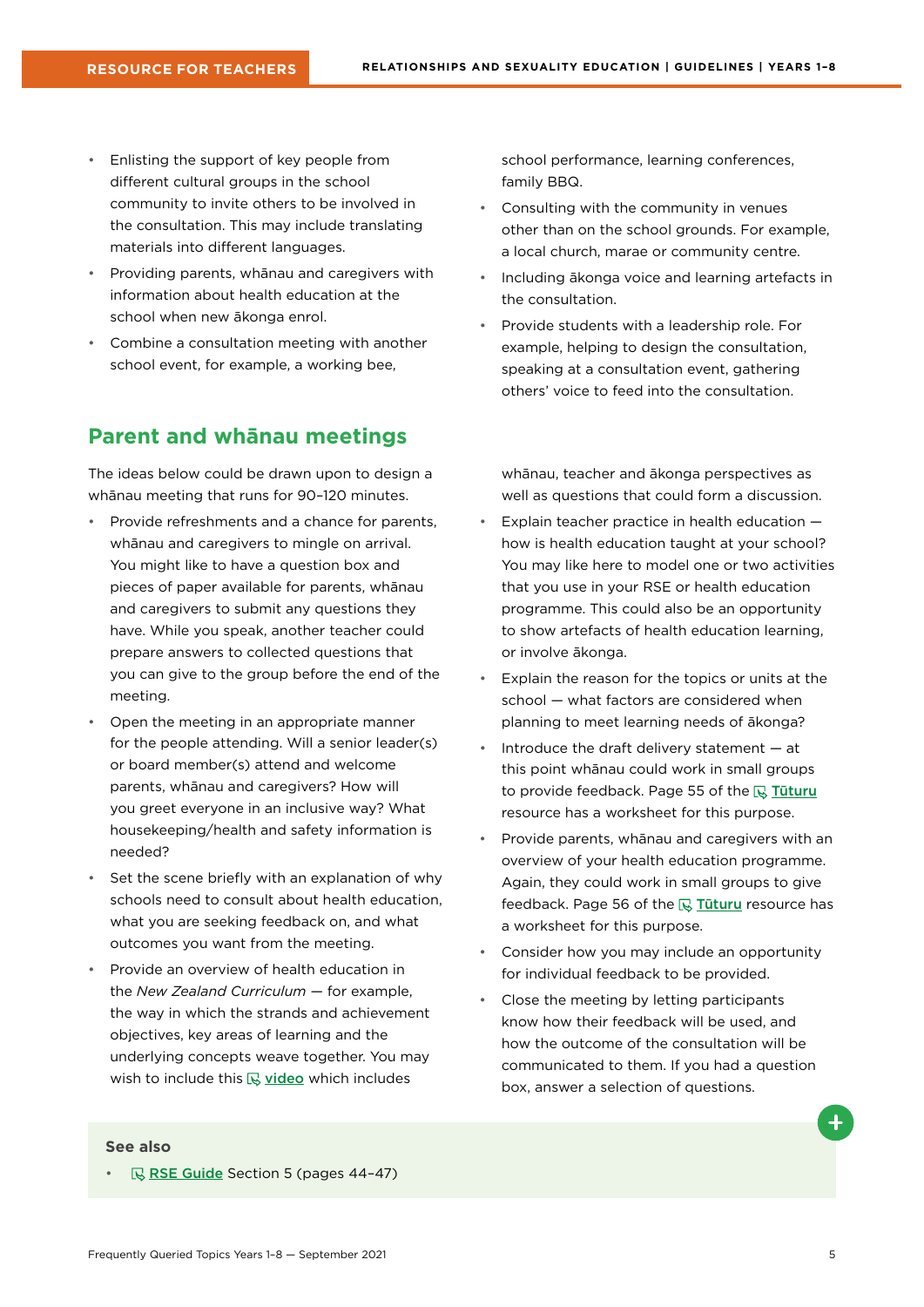## <span id="page-5-0"></span>**Consultation in intermediate schools**

In intermediate schools, where approximately 50% of students leave each year, a range of smaller consultation events, rather than one discrete event held every two years, may be valuable for collecting whānau, ākonga and others' voice over time. As part of this, you may also run information sessions annually around RSE and health education, and/or inform parents by email prior to starting the RSE unit, inviting them to ask questions. Finally, you might also have your RSE teaching and learning resources available for parents to view (e.g. at the school office).

Even though students leave after two years at the school, the wider school community may not change as often — for example, siblings of exstudents may now attend. Having a conversation with (a selection of) primary schools that feed into the intermediate school, and surrounding secondary school(s), would also provide insight for your consultation. Depending on your connections to other primary or secondary schools, you may wish to co-ordinate consultation and work with each other.

#### **See also**

- $\mathbb{R}$  [RSE Guide](https://health.tki.org.nz/Teaching-in-Heath-and-Physical-Education-HPE/Policy-Guidelines/Relationships-and-Sexuality-Education) Section 5 (pages 44-47)
- **E** Video Christchurch South Karamata Intermediate School
- $\cdot$   $\quad$   $\mathbb{R}$  [Tūturu Health Consultation](https://www.tuturu.org.nz/healthconsultation/)

## **Dealing with objections from the community**

Consultations are an opportunity for the community's voice to be heard. The consultation does not require that the community, or those who responded to the consultation, need to agree to the delivery statement, nor specific topics covered in your health education programme. Teachers should modify what and how they teach to meet the needs of learners in their classes. This means that any specific topic within RSE needs to be assessed for suitability with every group of learners. The RSE guide does, however, stress the importance of including a wide range of topics, such as gender identity and diversity, in programmes of learning.

Some possible ways to respond to the school community when objections are raised to specific topics in your health education and RSE programme include:

• Ensuring that a wide range of voices will be heard during the consultation period — from past experience, is it a vocal few who respond to your request for feedback? What might you be able to do differently to ensure more diverse voices?

- Seeking clarification from those who contributed to the consultation — what exactly are they concerned about? Are there any misunderstandings that can be resolved?
- Drawing upon local expertise to support you. This may include experts who can discuss the concerns with the community members directly, or who can support you to have those conversations.
- Using laws, educational policy and guidance to reinforce your position, including the messages in the RSE guide. Some other pertinent documents are:
	- ° Our Code, Our Standards: Teachers have a responsibility that includes commitment to the teaching profession and commitment to learners, family and whānau, and society. The standards for the teaching profession also discuss the importance of teachers planning for and providing high-quality and responsive learning for all students.
	- ° The *New Zealand Curriculum* sets the direction for student learning in all state and state integrated schools. The vision,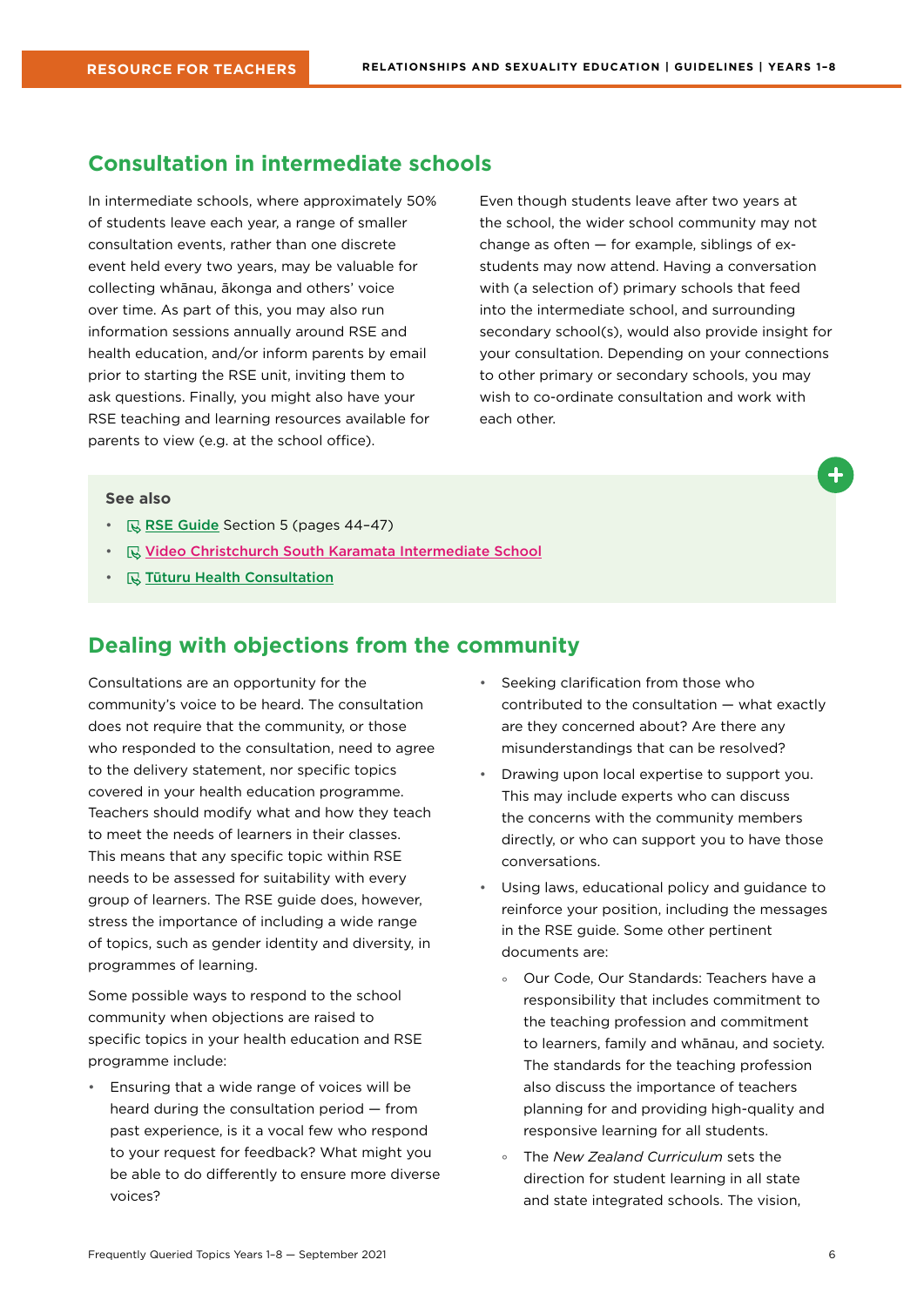principles, values and key competencies, as well as the features of the HPE learning area re-affirm the importance of high-quality, inclusive and broad learning experiences for all ākonga.

- ° The UN Convention on the Rights of the Child (of which Aotearoa New Zealand is a signatory), which states that children's rights and culture are to be respected and they will have opportunities to achieve their full potential in education settings. See **[articles 28 and 29](https://www.ohchr.org/en/professionalinterest/pages/crc.aspx) in particular.**
- ° Culturally responsive and inclusive practices encompass the need for learners' realities to be reflected in their RSE learning.
- ° InsideOUT's resources, developed with the support of the Ministry of Education, provide guidance in relation to gender identity and diversity in the classroom and wider school.

Finally, ensure that parents/legal guardians understand they have a right to withdraw their child from aspects of the RSE programme (see 'legal requirements' in this FAQ above).

- $\mathbb{R}$  [RSE Guide](https://health.tki.org.nz/Teaching-in-Heath-and-Physical-Education-HPE/Policy-Guidelines/Relationships-and-Sexuality-Education) Section 4 (page 43) and Section 5 (pages 44-47)
- $\mathbb Q$  [Tūturu Health Consultation](https://www.tuturu.org.nz/healthconsultation/)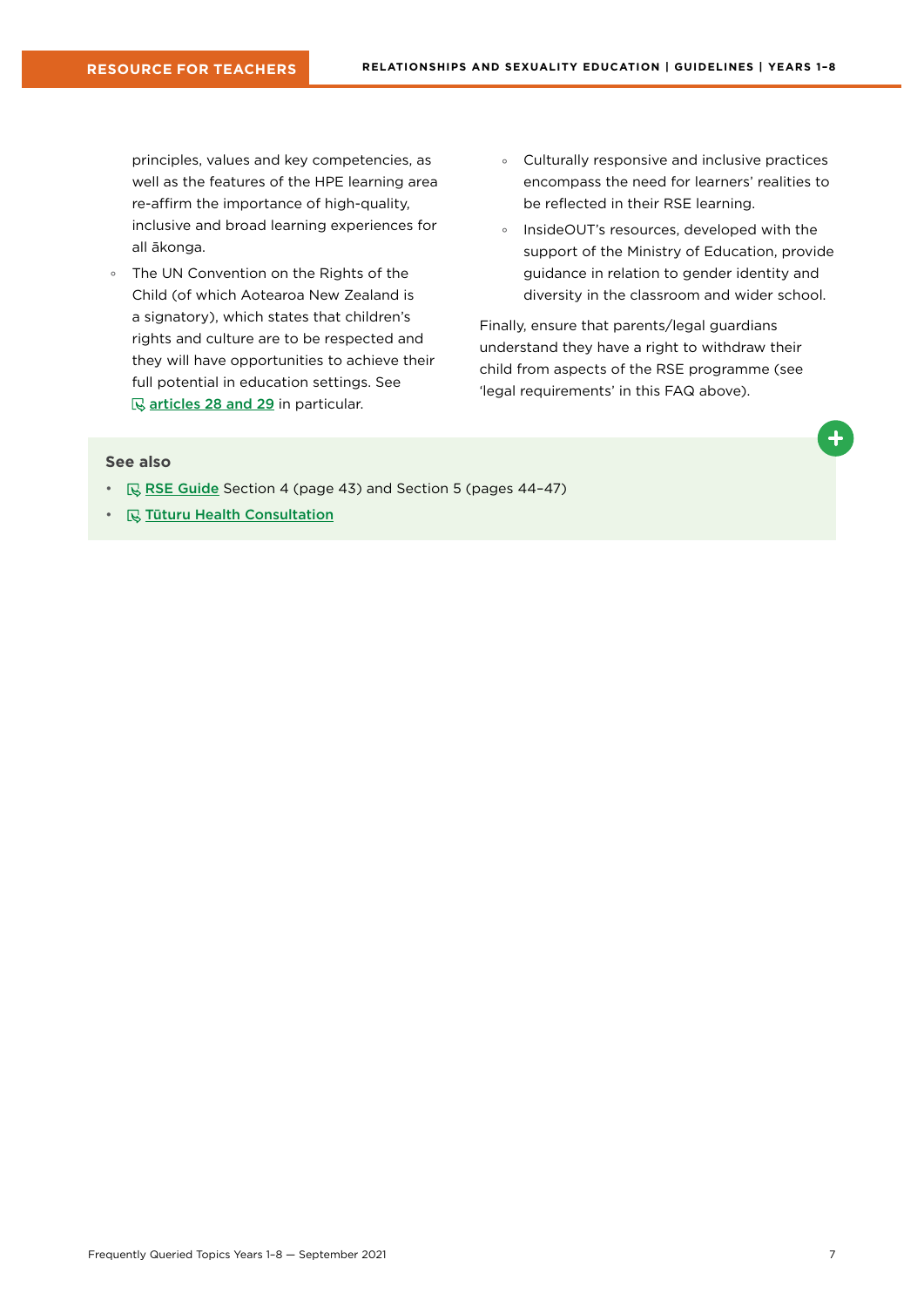## <span id="page-7-0"></span>A whole-school approach to RSE

## **Enacting a whole-school approach to RSE**

A useful visual to outline what is meant by a wholeschool approach (WSA) in RSE is on page 16 of the RSE guide. This shows how the wider school culture, environment and culture surround RSE teaching and learning as part of health education in the *New Zealand Curriculum*. Expanding on the diagram, another useful way to understand a WSA is the table on page 17 of the RSE guide. Here, knowledge is drawn from the Health Promoting Schools approach to distinguish three dimensions of school life, each of which can be connected to areas relevant to relationships and sexuality. Below, we illustrate how these three dimensions could connect to RSE issues.

- 1. Ethos and environment
	- ° Policies connected to relationships and sexuality issues, such as diversity and inclusion, bullying, harmful digital communications, school uniforms.
	- A culture of inclusion that addresses bullying and values diversity. Emotional and physical safety are paramount (as per  $\mathbb Q$  [NELP objective 1, priority 1](https://www.education.govt.nz/assets/Documents/NELP-TES-documents/FULL-NELP-2020.pdf)), as is non-discrimination (as per the **R**[Human Rights Act](https://www.hrc.co.nz/your-rights/human-rights-legislation-new-zealand/)).
	- ° The school's charter (mission, vision and values; aims, targets and actions).
	- ° Leadership practices that foster openness, inclusion and student leadership.
	- ° A safe and accessible physical environment for all ākonga, to uphold their rights and mana.
- ° Management systems to address arising issues of bullying and other unsafe behaviours.
- ° Support systems that enable equitable access to healthcare, such as nurses and counsellors.
- 2. Curriculum, teaching and learning
	- ° Dedicated curriculum time for RSE and health education.
	- ° Support for teacher professional development. This may include off-site courses for RSE or health education-related conferences, whole-staff in-school sessions run by a member of staff or a provider from (for example) Family Planning, teacher release time for connecting with colleagues in local schools, in-school observations of other teachers teaching RSE.
- 3. Community connections
	- ° Partnerships with a range of community members, including families, whānau, hapu, iwi and community organisations with whom the school has (or wants to develop) a relationship.
	- ° Strengthening on-going consultation with the school community, including regular health education consultation (see above section of the FAQs) and other opportunities for knowledge sharing and communication in the area of RSE.

- $\mathbb R$  [RSE Guide](https://health.tki.org.nz/Teaching-in-Heath-and-Physical-Education-HPE/Policy-Guidelines/Relationships-and-Sexuality-Education) Section 2 (pages 16-23)
- **W** Video Beckenham Te Kura o Pūroto
- $\mathbb R$  [The Ministry of Education's Inclusive Education Guides](https://www.inclusive.tki.org.nz/)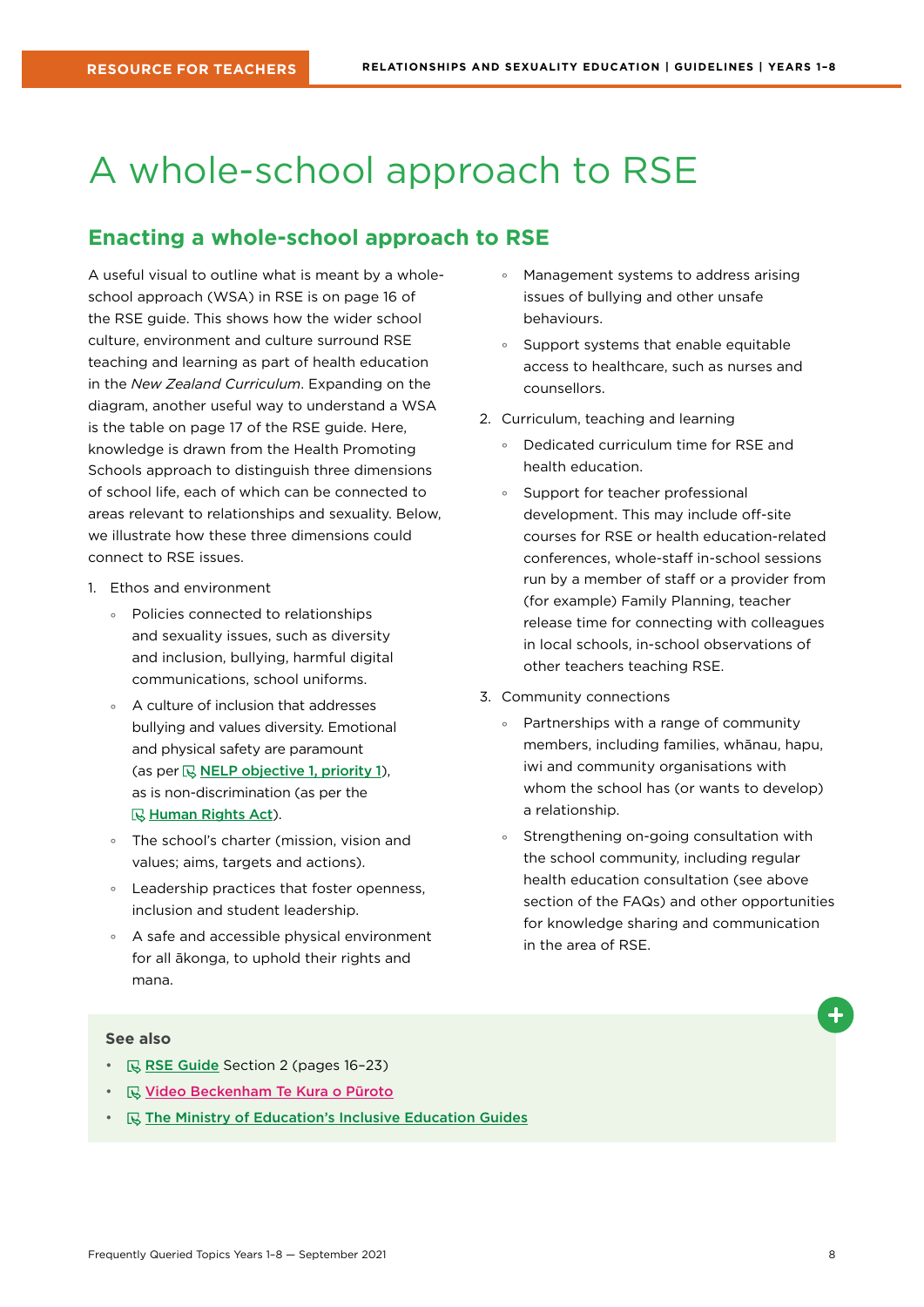## <span id="page-8-0"></span>Teaching RSE

### **Teaching resources for RSE**

The Ministry of Education published two 'Curriculum in Action' resources in 2017: Sexuality Education Levels  $\mathbb{R}$  1-2 and Sexuality Education Levels  $\mathbb{R}$  3-4. While written to align with the previous 2015 version of the RSE guide, these resources provide a range of curriculum-linked teaching and learning activities and lesson plans

across a range of RSE contexts. Another Aotearoa New Zealand resource is Family Planning's series of teaching resources. These resources provide an effective starting point for planning RSE teaching and learning programmes. We recommend using such resources as just this as a starting point from which other content and ideas can be incorporated.

#### **See also**

•  $\quad \mathbb{R}$  The Curriculum in Action: Sexuality Education for levels 1-4

### **Dealing with teacher discomfort in RSE**

There are several policy-level considerations and guidance documents that exist, which support a broad approach to RSE that meets learners' diverse learning needs. This means that, in practice, teachers who teach RSE need to not shy away from covering topics that may challenge them personally. It is important for students to see adults model that it is OK to talk about relationship and sexuality-related topics, and that a non-biased, non-judgemental, open and respectful approach is needed for RSE. Some pertinent documents are:

- Our Code, Our Standards: Teachers have a responsibility that includes commitment to the teaching profession and commitment to learners, family and whānau, and society. The standards for the teaching profession also discuss the importance of teachers planning for and providing high-quality and responsive learning for all students.
- The *New Zealand Curriculum* sets the direction for student learning in all state and state integrated schools. The vision, principles, values and key competencies, as well as the features of

the HPE learning area re-affirm the importance of high-quality, inclusive and broad learning experiences for all ākonga.

- $\mathbb R$  [NELP objective 1, priority 1](https://www.education.govt.nz/assets/Documents/NELP-TES-documents/FULL-NELP-2020.pdf) cements the need for a safe physical and emotional environment for learners.
- The UN Convention on the Rights of the Child (of which Aotearoa is a signatory), which states that children's rights and culture are to be respected and they will have opportunities to achieve their full potential in education settings. See  $\mathbb Q$  [articles 28 and 29](https://www.ohchr.org/en/professionalinterest/pages/crc.aspx) in particular.
- Culturally responsive and inclusive practices encompass the need for learners' realities to be reflected in their RSE learning.

It may also be useful for teachers to support each other (or seek extra support from others) if needed to reflect upon teaching practice in relation to feeling uncomfortable or being in conflict with their own values, attitudes and beliefs. This will help teachers to think critically about the questions and responses they are providing in class when these feelings arise.

#### **See also**

• **R [RSE Guide](https://health.tki.org.nz/Teaching-in-Heath-and-Physical-Education-HPE/Policy-Guidelines/Relationships-and-Sexuality-Education) Section 2 (pages 19-21)**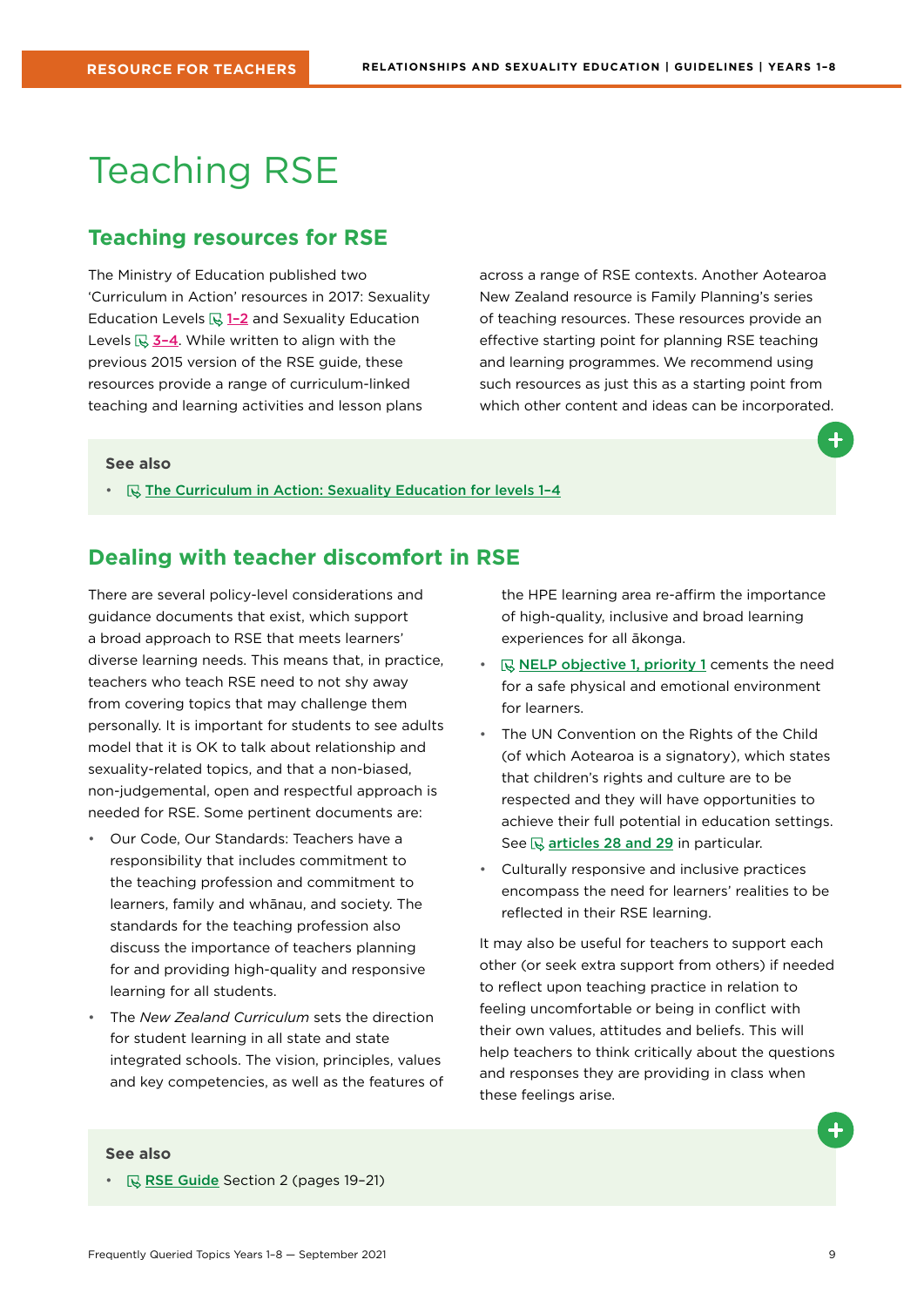### <span id="page-9-0"></span>**Teacher PLD and up-skilling**

There are many ways in which teachers can develop confidence in planning for, and teaching, RSE. Because of the diversity of communities, the fast rate of social change, and the need to keep up to date with best practice, professional learning and development (PLD) should be ongoing. Teachers can access support and PLD to inform their practice in RSE in various shapes and forms. It is important to recognise that, in a fastchanging area such as RSE, teachers should not be expected to be an 'expert' in all areas related to teaching RSE. But it is valuable to know where to go for support, whether that be information online, or from organisations that work in the field. The following might help you to think about how and where to access PLD:

• Can you establish or build upon connections with other local teachers, perhaps including those who teach RSE in a nearby school?

- What courses are available locally or online that you could access?
- How can you access external expertise to come into the school to empower teachers to plan and teach RSE, and how can this be done in partnership and in a sustainable way?
- How can teachers in the school support each other?
- What communities of practice exist online or offline that you can tap into for support?
- How can you make time for teachers to collaboratively plan programmes that connect to messages in the RSE guide and are responsive in our context?
- How can we collect and act upon student voice to inform our planning and teaching?

#### **See also**

- $\mathbb R$  [RSE Guide](https://health.tki.org.nz/Teaching-in-Heath-and-Physical-Education-HPE/Policy-Guidelines/Relationships-and-Sexuality-Education) Section 3 (pages 24-29; pages 34-38)
- **B** Effective Pedagogy in RSE
- $\mathbb R$  The Curriculum in Action: Sexuality Education for levels 1-4
- **E. Video Gilberthorpe Primary, E. Video Christchurch South Karamata Intermediate School** and **<u>I</u>** Video Beckenham Te Kura o Pūroto
- $\cdot$   $\quad$   $\mathbb{R}$  [Family Planning](https://www.familyplanning.org.nz/)
- *<u>R</u>* [Inside Out](http://insideout.org.nz/)
- **R** [Te Whāriki Takapou](https://tewhariki.org.nz/)
- $\mathbb Q$  [The Village Collective](https://www.villagecollective.org.nz/)
- $\cdot$  **[NZHEA](https://healtheducation.org.nz)**

## **Answering ākonga questions**

You could be asked any question at any time while teaching and for a number of reasons. Sometimes students may be testing the water with you or seeking attention from peers, but most often there will be a genuine desire to learn. You need to be prepared for questions on a wide variety of topics, and legally you are entitled to answer any question a student asks you. But before you answer, it's

important that you have knowledge about these topics. A question box gives you time to consider your response, so this method means you are less likely to be put on the spot. It is important that you feel confident and comfortable with teaching RSE, including responding to questions, so seek support from your colleagues if needed.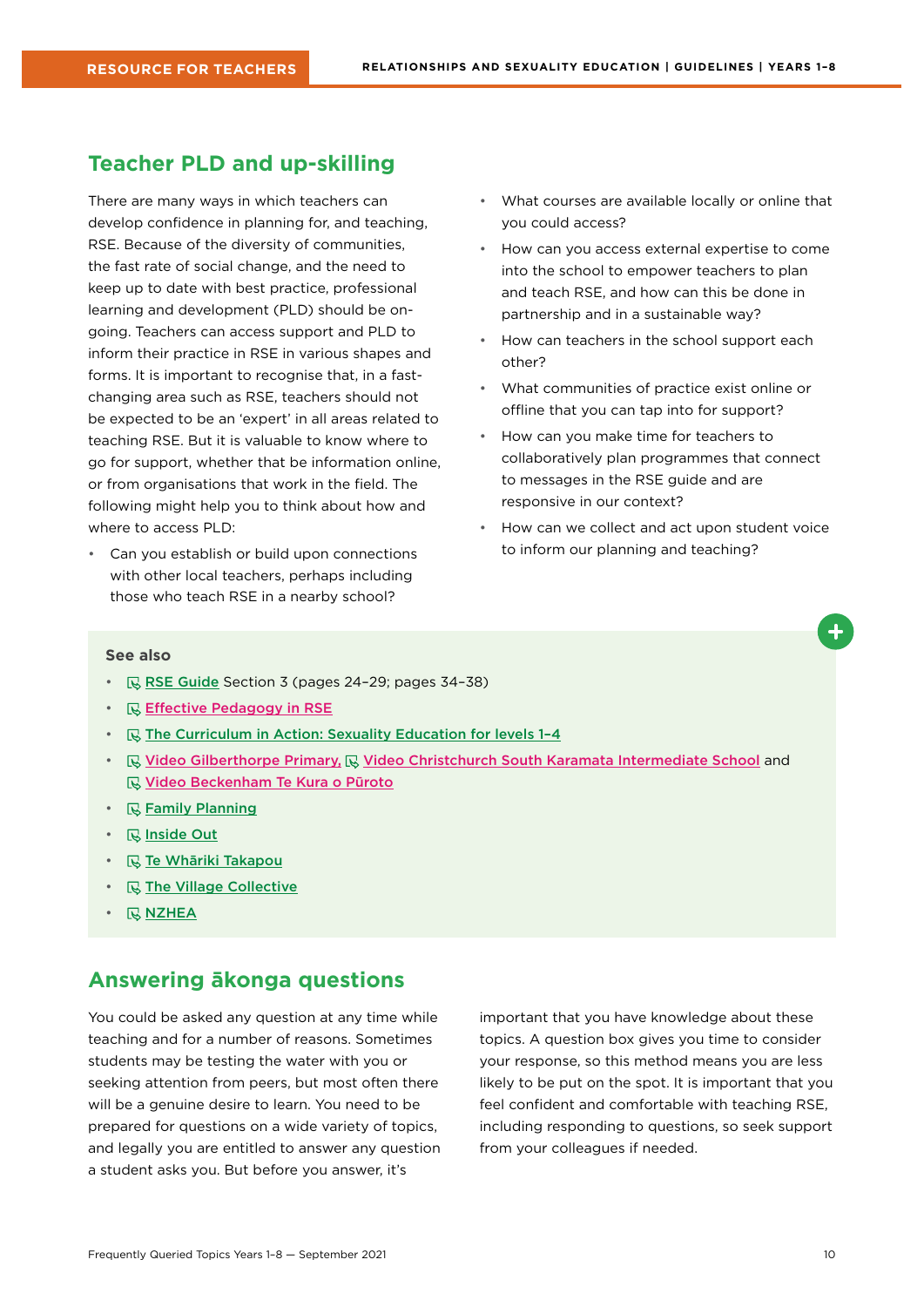<span id="page-10-0"></span>If you decide that you will not answer a question from the question box, give students a reason. You could say, "This question asks … but I am not going to answer it because …" or, "This question is directed to me personally. I won't be answering from my own experience. But some people believe … and others feel …"

For help-seeking and disclosure-type questions, ensure you are familiar with your school's child protection policy and procedures. You should also be familiar with school and community support services for young people and recommend these to encourage help-seeking behaviour from students.

Students will ask you spontaneous questions during the learning opportunities. Here are some guidelines for responding:

- Keep your expression neutral don't show any offence, disapproval or discomfort at the question.
- It's OK to acknowledge to students that while sexuality is normal, some people find it uncomfortable and difficult to talk about. You can acknowledge that there are not always easy or straightforward answers and that it's OK to wonder about it and ask questions.
- Answer immediately if the question is simple and you know the answer.
- If you are not sure whether you have understood the question correctly, ask a clarifying question before responding.
- If you don't know the answer or are uncomfortable answering straight away, tell the class that you will check it out and get back to them the next day. Make sure you keep your word.
- Be honest but do not answer personal questions that relate to you specifically. Use wording such as, "Some people think/do … and others …" or, "What do others think?"
- If the question is too personal, clearly state that you won't be answering it.
- If the question is very specific to the student, consider whether the whole class needs to hear the answer. It may be better discussed individually.
- If you feel very uncomfortable about answering a question, you may want to refer the student to someone else or arrange for someone to come in to talk to the class and answer the question.
- If a student's question communicates offensive or discriminatory messages, you will need to deal with this sensitively, by making clear to the class at the time the inappropriateness of the question. This might mean leaving alone the details of the question  $-$  and its answer  $-$  in the moment, but coming back to it with a more considered response.

## **Topics such as gender identity, sexual orientation, masturbation, pornography**

Following on from topics relating to the question box above, students' questions in class or conversations ākonga are having can help guide your planning in this area. Ideas relating to relationships and sexuality flow freely in our digital society, and young people hear and talk about a lot of complex topics. In terms of specific terms relating to sexuality that students may want to discuss, the glossary in the RSE guide (page 48–50) provides useful definitions of terms (note that there are other meanings of some of these terms and these are not eliminated). If students are raising questions or issues in what you deem to be sensitive areas, some useful tips can be to:

- Ask the student(s) what they mean by ... in order to clarify what they are asking or want to know about. Often this might involve correcting misunderstandings about terms, or (respectfully) challenging some views that could be discriminatory, insensitive or damaging to relationships.
- Frame the learning using the conceptual framework of Health and Physical Education — for example, connections to wellbeing, or attitudes and values that promote wellbeing. Also, encourage critical thinking rather than just conveying facts and information — for example, by using scenarios with questions to explore the issue.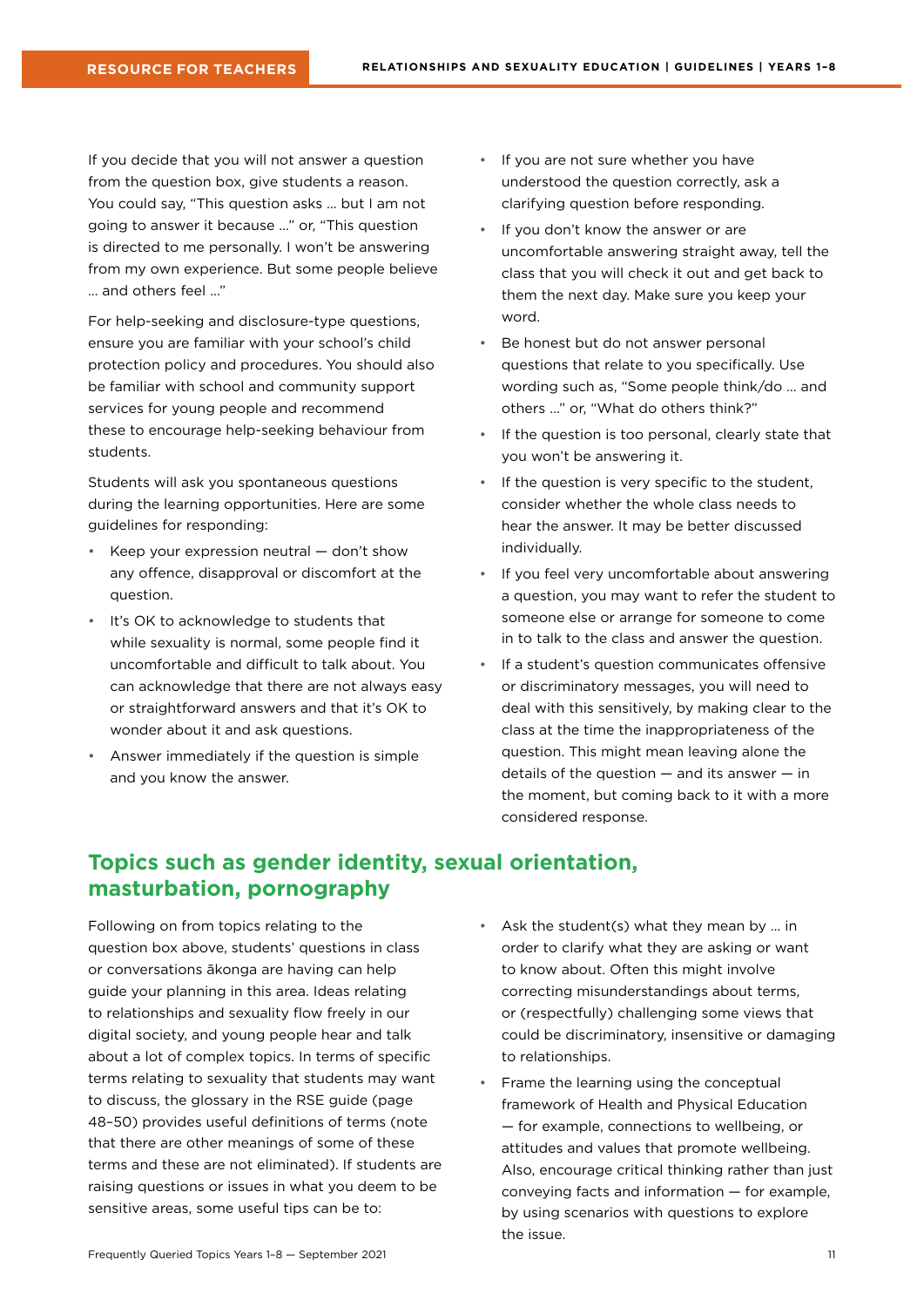- <span id="page-11-0"></span>• You know your learners best, so be guided by where they are at developmentally and in terms of their learning needs.
- Seek support from someone else in the school if needed.
- Keep the conversation open with parents, whānau and caregivers about the RSE learning that is happening. You might share information about particular lessons or provide prompts or questions to facilitate conversations at home.

#### **See also**

•  $\mathbb{R}$  [RSE Guide](https://health.tki.org.nz/Teaching-in-Heath-and-Physical-Education-HPE/Policy-Guidelines/Relationships-and-Sexuality-Education) section 1 (page 12)

#### **Programme ideas for Years 7 & 8**

Following on from the above two FAQs, be guided by your learners' (learning) needs. What have they expressed interest in learning about? What gaps in their knowledge and understanding exist if you were to look at the curriculum levels 3 and 4 key learning tables in the RSE guide (pages 32–33)? What should they understand, know, and be able to do by the end of year 8? Many schools incorporate aspects of Family Planning's 'S ['Navigating the Journey'](https://www.familyplanning.org.nz/catalog/resources/primaryintermediate-teaching-resources) resource, which provides an effective starting point for planning RSE programmes in primary and intermediate schools. Resources such as this can be used as a starting point from which other content and ideas can be incorporated. Two examples of successful programmes are:

• The Year 7 & 8 syndicate reflected that their previous focus for RSE on pubertal change and changing relationships was no longer meeting the needs of the learners, and aspects of this were added into the Year 5 & 6 RSE learning programme. This opened opportunities to explore topics of interest to the students, which — after asking them — included social media and relationships, LGBTQI+ rights and issues, and

skills for enhancing friendships and relationships. A range of pedagogical tools were used across the unit to explore these issues in a way that promoted discussion and critical thinking.

• A teacher wanted to focus on building students' skills in advocacy and taking action in relation to an issue of interest and need in the school community. Following an inquiry learning cycle, students identified a range of genderrelated norms — and from these — issues that could be addressed through taking action. The issue chosen was gender-based differences in physical activity opportunities. Students in the class were divided into groups with different tasks to complete — e.g. researching the issue, writing a letter to the principal, writing and conducting a short survey, getting advice from an expert on the issue. This culminated in the students developing a visual display and a presentation attended by a number of community members working in the field of young people, sport and recreation (as well as teachers, school leaders and parents). Learning here also incorporated the English learning area.

- $\mathbb R$  [RSE Guide](https://health.tki.org.nz/Teaching-in-Heath-and-Physical-Education-HPE/Policy-Guidelines/Relationships-and-Sexuality-Education) Section 3 (page 26; pages 32-33)
- $\mathbb R$  The Curriculum in Action: Sexuality Education for levels 1-4
- **Effective Pedagogy in RSE**)
- [Video Christchurch South Karamata Intermediate School](Videos: Christchurch South Karamata Intermediate School) and **<u><b>Wideo Beckenham Te Kura o Pūroto**</u>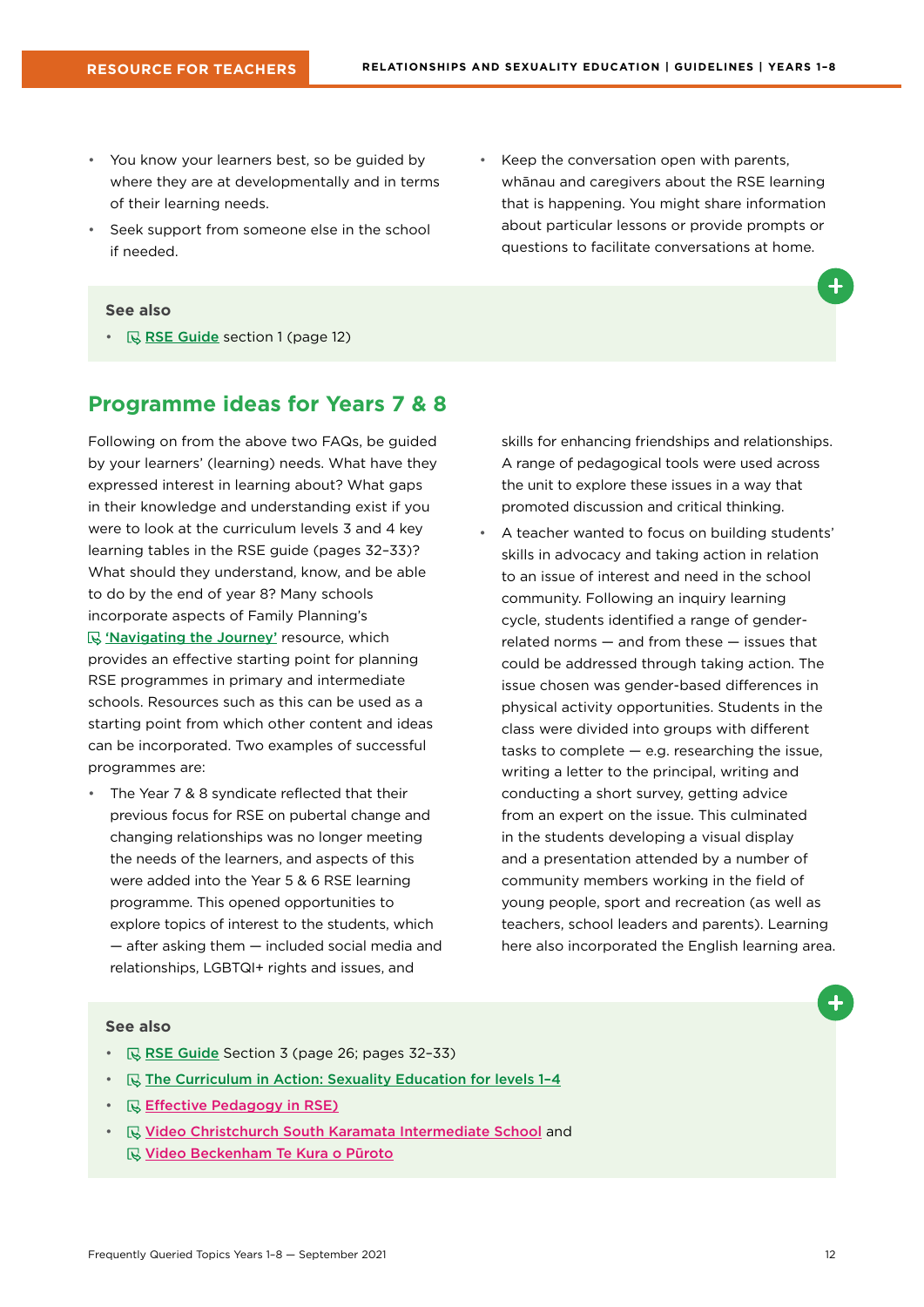## <span id="page-12-0"></span>**Students with additional learning needs**

Students with additional learning needs are at particular risk of being excluded from RSE. Talk with their support team about how to support these students, and if they have an individual education plan, make sure it includes provision for RSE. Learners and their whānau should be consulted about RSE programmes and about issues of access, safety and inclusion in the school. Teaching and learning resources may need to be adjusted so learning is accessible and inclusive, such as by using language/terminology and ideas that can be understood. For example, what feels right and what feels wrong, being kind to others, and others being kind to us. See the Ministry's Inclusive Education guide for practical strategies, suggestions and resources to support learners with a range of additional needs.

Often we see mainstream programmes getting adapted for learning needs. However, if teachers consider diverse learning needs right from the start in their lesson planning, sessions can work for everyone inclusively.

Thinking about **pedagogy**, consider the following points:

- Use experiential learning methodologies (i.e. role-plays, practise specific skills repeatedly, create and act out social stories).
	- ° Consider the language and concepts used and break down abstract concepts to concrete examples (scenario-based).
	- ° Consider the appropriateness of videos relating to subtitles, simple language and speed (particularly for deaf and hearing impaired).
- Use additional cues, such as visuals and gestures (i.e. draw stories, use posters with visual cues — e.g. the Kidpower Safety Skill Signal posters and gestures, see link below).
- Many are survivors practice skills using nonintrusive everyday scenarios. For example, an argument over a piece of playground equipment, or a request to help a parent out at home.
- Make learning safety skills (such as effective communication, saying "no") a successful experience so that the student feels able and entitled.
- Use repetition  $-$  hang up visuals of the skills you practised and refer to them. Support application of the skills in everyday life. By reinforcing a 'concept' or 'skill' in a variety of ways, learning is more likely to be integrated and applied.
- Use simple language.
- Use consistent language and rules.
- Prioritise and practise a limited number of skills at a time.
- Consult with their support team and whānau around learning capacities and appropriate language and concepts.

Thinking about **content**, consider the following points:

- Learn and apply the ground rules for healthy relationships and interactions — establish clear and simple ground rules (i.e. that every interaction needs to be safe, allowed, consensual and not a secret — as per the four Kidpower Consent Rules, see link below).
- Practise how to interrupt when something is physically or emotionally unsafe. For example, set up practices to say, "Excuse me, I need help. It's about my safety".
- Practise how to accept a refusal gracefully invent practices, such where student A asks student B for something, and B says "no". A then responds with "OK".
- Specific to content relating to consent, communication and body language, consider the appropriateness of language around 'verbal cues' and 'non-verbal cues' for those who are non-verbal.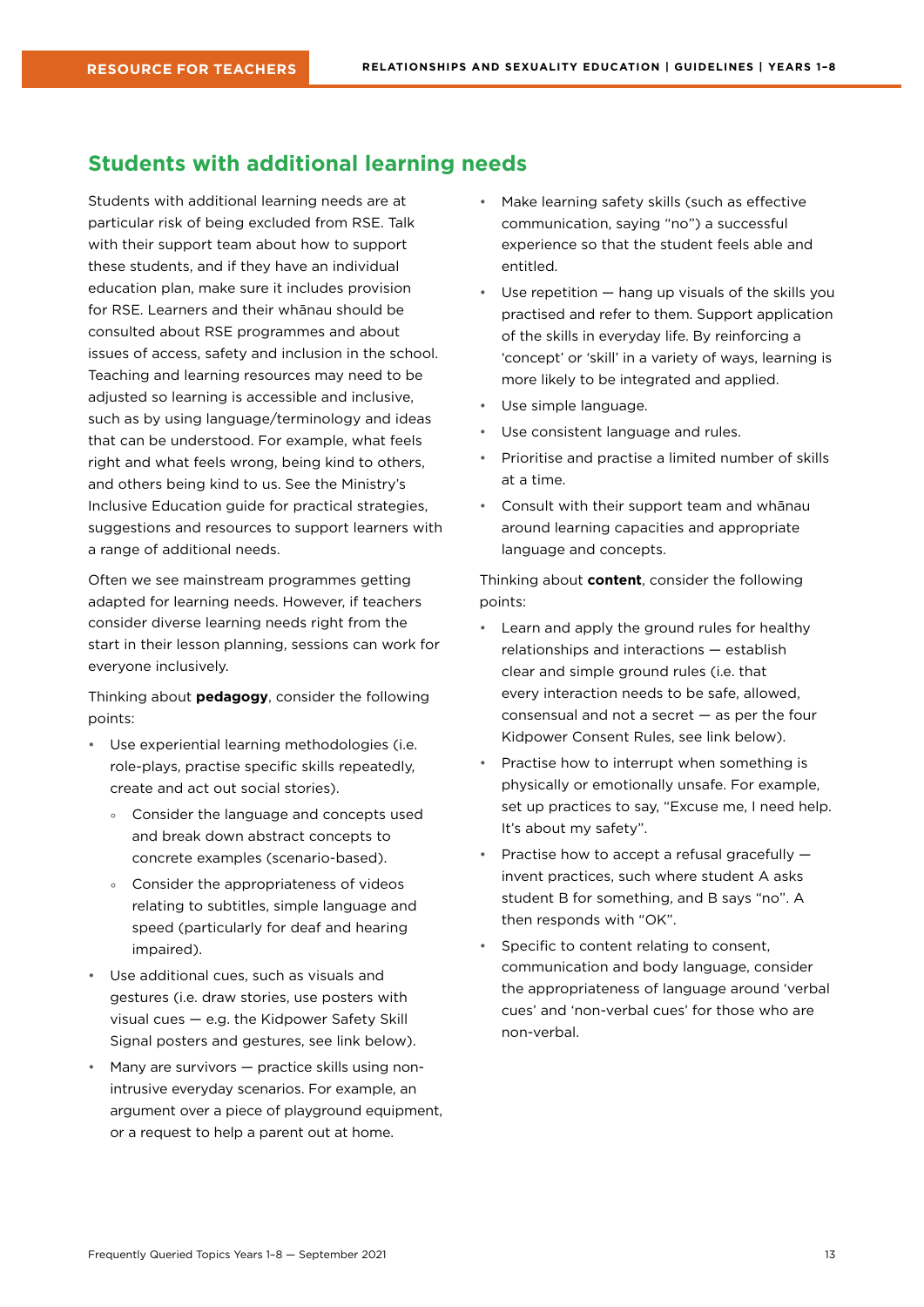#### <span id="page-13-0"></span>**See also**

- $\mathbb R$  [RSE Guide](https://health.tki.org.nz/Teaching-in-Heath-and-Physical-Education-HPE/Policy-Guidelines/Relationships-and-Sexuality-Education) Section 3 (page 37)
- $\quad \quad \mathbb{R}$  The Curriculum in Action: Sexuality Education for levels 1-4
- $\mathbb R$  [The Ministry of Education's Inclusive Education Guides](https://www.inclusive.tki.org.nz/)
- **R** [The Kidpower Safety Through Skills Before Knowledge](https://www.kidpower.org/library/article/safety-through-skills-before-knowledge)
- **R** [The Kidpower and Fullpower Consent Rules](https://www.kidpower.org/library/consent-posters/)
- **R** [The Kidpower Safety Skills](https://empowermenttrust.nz/resources/kidpower-safety-signals/)

## **Effective teaching in RSE**

Effective and successful RSE occurs when enough time is dedicated to RSE and when teachers are confident and knowledgeable enough to deliver programmes that are meaningful, student-centred, and up-to-date. This is the 'curriculum, teaching and learning' aspect of a whole-school approach to RSE, and therefore needs to be supported by school culture and community connections. It is important to be responsive to the needs of your ākonga in terms of learning needs for RSE — ākonga voice can feed into your planning to ensure that both what is taught in RSE and how it is taught meets your learners' needs. Teachers

need to be comfortable talking about a wide range of topics relating to RSE, and programmes need to be sensitively developed and taught. RSE can be integrated across learning areas, and not solely connected to the Health and Physical Education learning area. See Section 3 of the RSE guide for ideas for teaching RSE across the curriculum, and our resource on pedagogical content knowledge for ideas around effective pedagogies in RSE. Teaching practice in RSE as part of health education should also align with the principles of effective pedagogy in The *New Zealand Curriculum* and the standards for the teaching profession.

- **Effective Pedagogy in RSE**
- $\mathbb Q$  Video Gilberthorpe Primary and  $\mathbb Q$  Video Beckenham Te Kura o Pūroto
- **R** [RSE Guide](https://health.tki.org.nz/Teaching-in-Heath-and-Physical-Education-HPE/Policy-Guidelines/Relationships-and-Sexuality-Education) Section 2 (pages 16-17)
- $\mathbb R$  The Curriculum in Action: Sexuality Education for levels 1-4
- $\mathbb{R}$  [Mental Health Education and Hauora: Teaching interpersonal skills, resilience and wellbeing](https://healtheducation.org.nz/resources/mental-health-education/)
- $\mathbb R$  [Making Connections with Pacific Ideas in Health Education](https://healtheducation.org.nz/resources)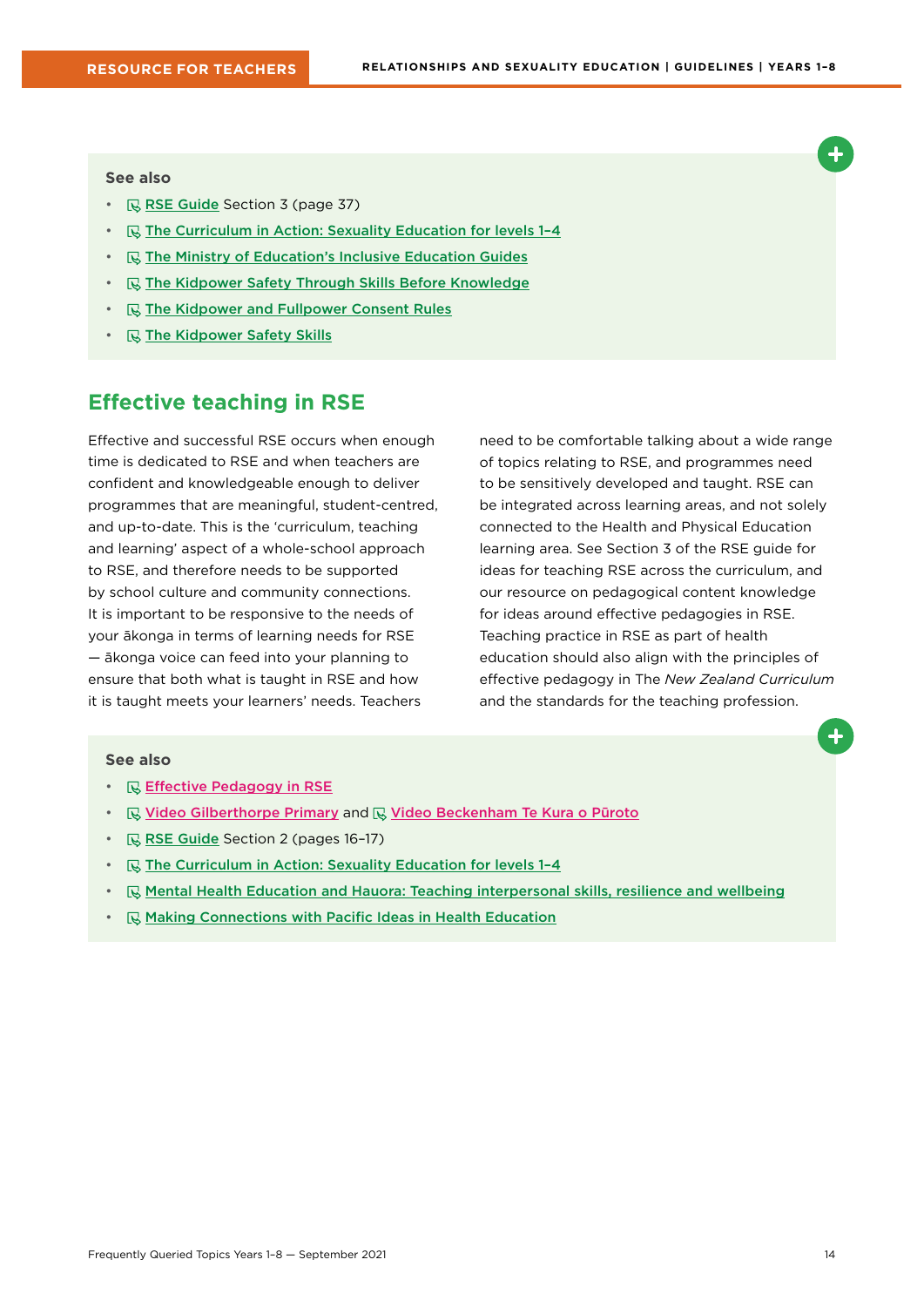## <span id="page-14-0"></span>**The need for education around gender identity and diversity**

In RSE, this is about our teaching reflecting the *New Zealand Curriculum* (and Health and Physical Education (HPE) as a learning area within) as well as needing to be aware of who is in our class, and their needs.

In terms of any gender diverse students in your class (note that they may or may not be 'out' as trans or non-binary, and many young people will still be working out who they are) the literature on inclusive and culturally responsive practice asserts the importance of designing and teaching RSE programmes within which learners can see themselves and their realities. Policy such as  $\mathbb R$  [NELP objective 1 priority 1](https://www.education.govt.nz/assets/Documents/NELP-TES-documents/FULL-NELP-2020.pdf), the Human Rights Act, and Our Code, Our Standards, reinforce the need for all learners to be emotionally and physically safe at school. In terms of the curriculum, the front-end principle of inclusion sums this all up well: "The curriculum is non-sexist, non-racist, and non-discriminatory. It ensures that students' identities, languages, abilities, and talents are recognised and affirmed and that their learning needs are addressed". (Ministry of Education, 2007, p. 9)

In terms of the learning outcomes of RSE and health education, the underlying concepts of HPE, as well as strands C (Relationships with Other People) and D (Healthy Communities and Environments) are particularly relevant. The sorts of learning outcomes that are situated within these aspects are personal and interpersonal skills, and attitudes and values that help prepare young people for relating to people from diverse backgrounds, and to see themselves as agents of change for social justice in their lives and communities. In a well-planned RSE and health education programme, young people will have the opportunity to learn about diversity amongst people (gender diversity being one example thereof), learn to think critically by challenging assumptions and exploring power imbalances, understand how we are all different, and value difference.

Learning in this area of RSE is not about drawing attention to, or 'outing', any students in the class. Care needs to be taken to avoid putting students on the spot to answer questions about 'what is it like' or to see them as the expert in this area. Alternatives here include guest presentations from organisations such as InsideOUT, or using video resources featuring diverse people's lived experiences.

Note also that learning about gender identity includes gender norms. For example, the way in which people of different gender identities are portrayed in popular culture, the media, advertising, and in our communities.

#### **Reference**

Ministry of Education (2007). *The New Zealand Curriculum.* Wellington: Learning Media

- **E** Video Beckenham Te Kura o Pūroto and **Video Christchurch South Karamata Intermediate School**
- **R**SE Guide Section 2 (page 19) and Section 3 (page 36)
- **[Ministry of Education Inclusive Education Guides](https://www.inclusive.tki.org.nz/guides/supporting-lgbtiqa-students/)**
- **IE [InsideOUT'](http://insideout.org.nz/resources/)s Resource Making Schools Safer for Transgender, Gender Diverse and Intersex students**
- **I** [School Journal May 2021: Break-up Day Story and Resources](https://instructionalseries.tki.org.nz/Instructional-Series/School-Journal/School-Journal-Level-4-May-2021/Break-up-Day)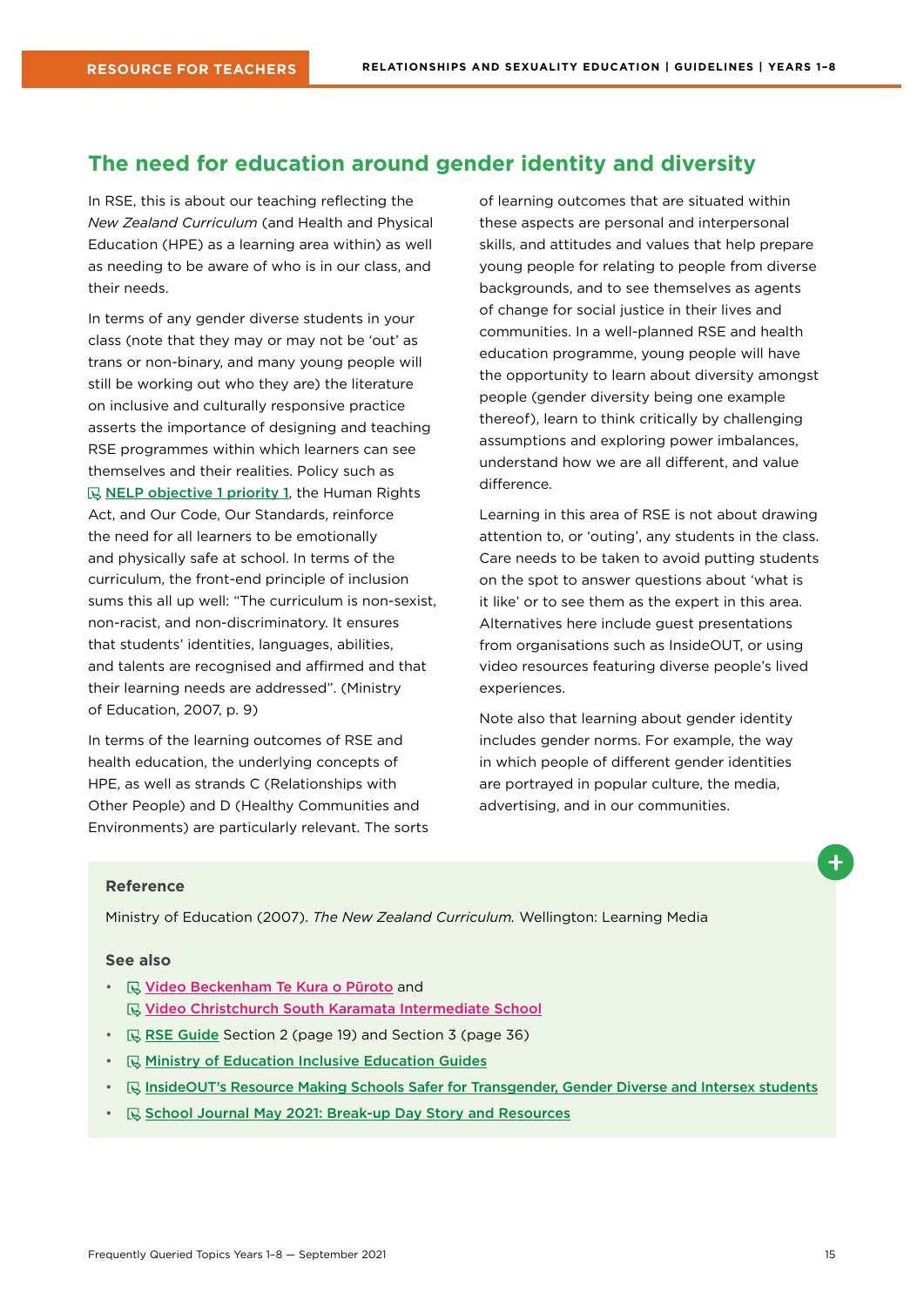## <span id="page-15-0"></span>**Māori, Pacific and other cultural knowledge in RSE**

First, we recommend that you draw upon local community members' knowledge, perhaps as part of your regular health education consultation process. A diversity of knowledges and understandings exist across Māori, Pacific peoples, and people from other cultural groups, so it is difficult to pin down the nature of valued knowledge, and how best to incorporate this into RSE programmes in any given context. Some considerations, however, are:

- How familiar are you with concepts relating to RSE from different cultural perspectives? How can you further develop your understanding?
- To what extent do you draw upon indigenous models of health and wellbeing, such as te whare tapa whā, Fonofale, Kalaka, Tivaevae,

Fonua, Te Vaka Atafaga, and other relevant cultural models — and how could you incorporate these?

• What words, ideas, stories, whakataukī (and so forth) could you draw upon from a range of cultures to enhance your RSE programme?

We also recommend a close read of the RSE guide pages 35–36 in order to deepen your understanding of cultural knowledge relating to RSE for Māori and Pacific ākonga. Integrating these into teaching and learning from the beginning is considered best practice, as is recognising and capitalising upon the knowledge and understanding ākonga bring with them into RSE learning.



- $\Box$  [RSE Guide](https://health.tki.org.nz/Teaching-in-Heath-and-Physical-Education-HPE/Policy-Guidelines/Relationships-and-Sexuality-Education) Section 1 (pages 12-15) and Section 3 (pages 35-36)
- The Ministry of Education's Inclusive Education Guides:  $\overline{\mathbb{Q}}$  [Supporting Pacific Learners](https://www.inclusive.tki.org.nz/guides/supporting-pacific-learners/) and **[Supporting Māori Students](https://www.inclusive.tki.org.nz/guides/supporting-maori-students/)**
- $\mathbb R$  [Te Ara Section on Māori Sexualities](https://teara.govt.nz/en/hokakatanga-maori-sexualities/media)
- $\mathbb Q$  [Takatāpui Resource Hub](https://takatapui.nz/)
- **R** [Te Ira Tangata \(Years 7 and 8\)](https://tewhariki.org.nz)
- **R** [NZHEA: Making Connections with Pacific Ideas in Health Education](https://healtheducation.org.nz/resources/)

## **Balancing time between sexual health learning and learning about relationships**

The 2020 RSE guide points to the need to put relationships front and centre when exploring sexuality education, hence the move to language of 'relationships and sexuality education'. By approaching this key area of learning in this way, we leave the traditional 'sex education' approach well behind, and thus open opportunities for a wide variety of learning experiences that encompass the ideas set out in the key learning tables of the RSE guide (pages 34–39).

The RSE guide explains that, "it is important to note that sex education and sexuality education are different. The *New Zealand Curriculum* supports a holistic approach to sexuality education as defined by the hauora model, which includes physical, social, mental, emotional, and spiritual aspects. This is much broader than sex education, which relates only to the physical aspects of sexual and reproductive knowledge" (page 10).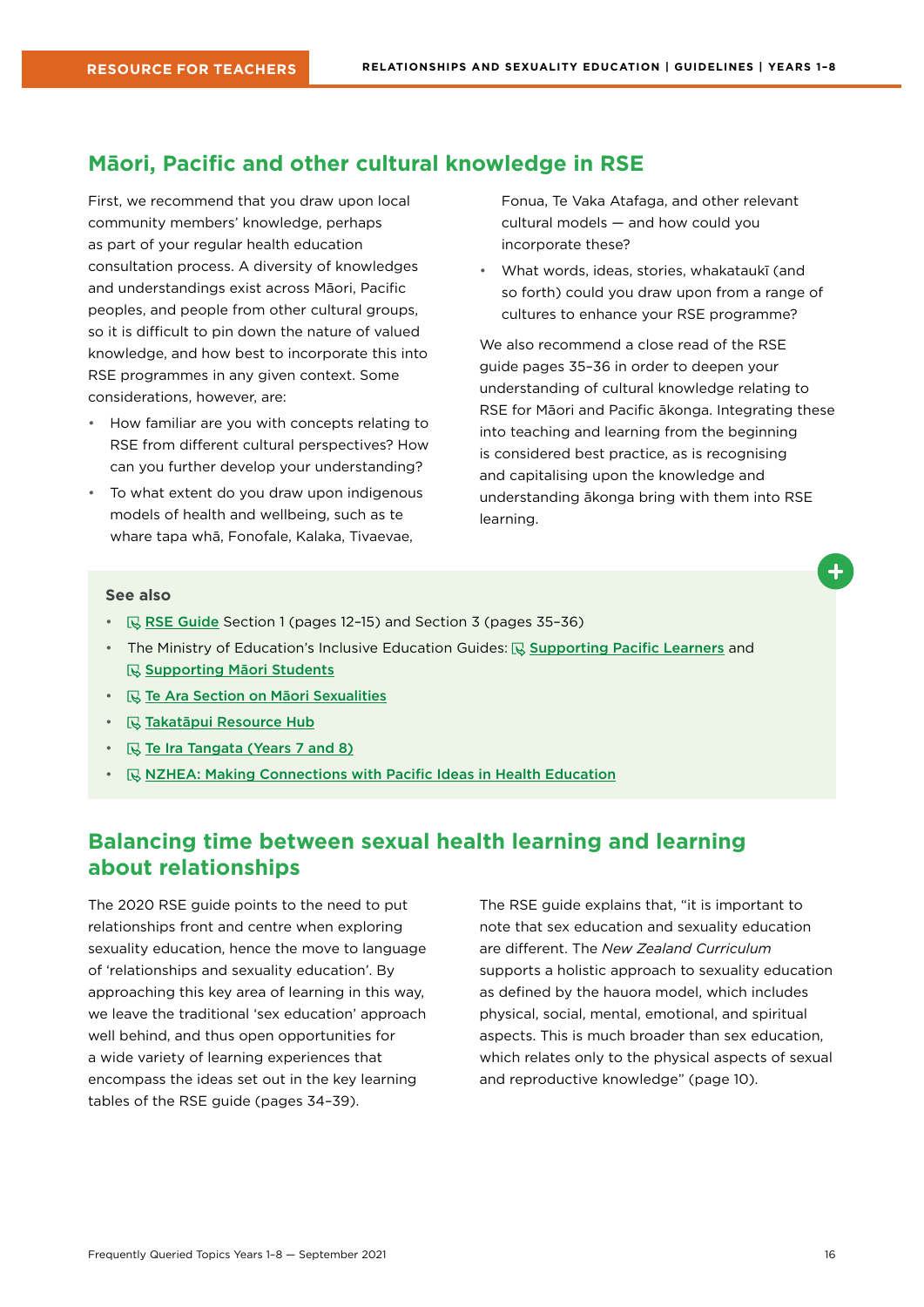<span id="page-16-0"></span>A 2018  $\overline{\mathbb{Q}}$  [survey](https://www.familyplanning.org.nz/media/303990/youth-survey-summary-report_march2019_final.pdf) conducted by Family Planning found that young people wanted a broader approach to RSE. An extract from the report is: "They want more in-depth and wide ranging learning — from the practical aspects of sex, like contraception, pregnancy and sexually transmitted infections (STIs), to learning related to emotions, consent, communication and safety in relationships. And they want a more open and inclusive approach to relationship and sexuality

education which acknowledges diversity of gender, sexuality and experiences". (Family Planning, 2018,  $p. 6$ )  $\mathbb{R}$  [Research](https://www.classificationoffice.govt.nz/assets/PDFs/Growing-up-with-Porn-Web.pdf) conducted for the Classification Office likewise found that young people see a focus on sex and biological aspects in sexuality education as inadequate — especially when this is framed in heteronormative terms.

In summary, a broad approach to RSE will encompass a range of considerations, of which biological aspects may form only a small part.

#### **References**

- Classification Office (2020). *Growing up with Porn: Insights from young New Zealanders.* Wellington, NZ: Classification Office  $\mathbb Q$  [Growing up with Porn](https://www.classificationoffice.govt.nz/assets/PDFs/Growing-up-with-Porn-Web.pdf) Report
- Family Planning (2018). *Young people's experiences of sexuality education* [Young people's experiences of sexuality education Report](https://www.familyplanning.org.nz/media/303990/youth-survey-summary-report_march2019_final.pdf)

#### **Single-sex or co-educational RSE**

You may see benefits to a separated approach to aspects of your RSE learning programme, and a tension exists here between being inclusive of diverse sexualities and genders, being culturallyresponsive, and the ability for schools to selfgovern and make their own decisions about curriculum delivery. However, the following reasons exist to support a co-educational approach:

- Dividing ākonga by sex or gender causes difficulties for those who are exploring their gender, do not identify as a girl or boy, or have variations in sex characteristics (intersex). Therefore gender diverse and intersex students are better catered for in co-educational settings (students who are gender diverse or intersex may feel uncomfortable, unsafe or uncatered for in split classes). This is also the case for young people who are attracted to the same or both genders.
- Separating learners by gender could send the message that the topics are uncomfortable, stigmatised, or not something to openly discuss with people of a gender different to their own.
- Split classes may result in boys and girls receiving inequitable or gender-biased education.
- It offers opportunities to learn about topics from different perspectives and to develop empathy for the changes and challenges experienced by another gender or sex.
- Co-educational classes create opportunities for learners to practise communicating with each other about sensitive topics (which is an important skill for developing respectful relationships with others — friendships, romantic relationships and intimate relationships).
- Note that sensitivity is needed for Pacific learners when siblings or relatives are in the same class. See page 36 of the RSE guide for more information.

If you do decide, on balance, that separating students by sex or gender is a practice you want to continue, we offer the following advice:

- Do not just teach the 'girls' topics' to the girls and 'boys' topics' to the boys — both need to know all of the information. Also ensure both groups know they are receiving the same information.
- Consider how you will cater for gender diverse and intersex students (and be aware that these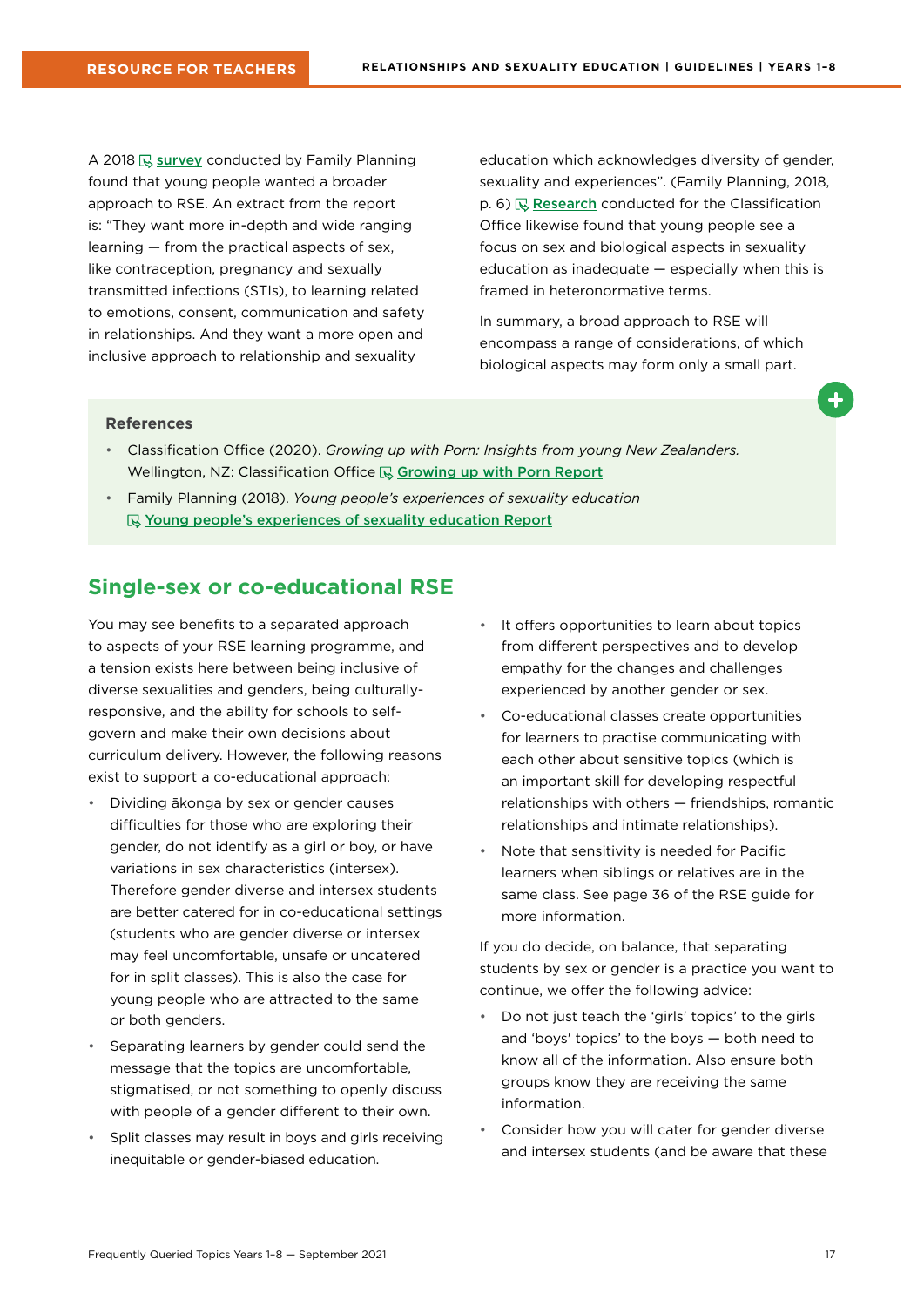<span id="page-17-0"></span>students may not be visible to you). It may be appropriate to ask students to choose which group they feel more comfortable in. as just assuming this may cause more stress and discrimination for the student. It is important to understand that even if you are providing this choice, gender diverse or intersex students may feel uncatered to by being asked to put themselves into a group that they don't belong to.

- Ensure the language you use about bodies and relationships is gender neutral and reflective of diverse young people's experiences. For instance, referring to body parts by their names rather than 'boys' or girls' parts' or 'male/female'.
- Share questions (and answers) from the question box with both groups so everyone has the same information.
- Keep a clear learning-based reasoning for the decision.

## **Introducing learning about pornography**

There is no one-size-fits all answer, so be guided by your learners' needs here.

Research from the Classification Office (2020) states that: "Information need(s) to be available in different places, from different people and in different ways in order to reach young people in a way that works for them... There was no clear agreement about the age or year level this education about porn or sex should begin at school. However, most thought this should begin before puberty, and before most young people see porn. Feedback from young people suggests that the intermediate years (age 11–13) would be the best time to start addressing sexuality education and issues around porn" (Page 45).

In conjunction with the Classification Office, the Ministry of Education has developed an educator resource, "Ka huri i te kōrero — changing the conversation around pornography in RSE". We recommend you access this resource to support your planning for this aspect of RSE.

#### **Reference**

• Classification Office (2020). *Growing up with Porn: Insights from young New Zealanders.* Wellington, NZ: Classification Office  $\mathbb Q$  [Growing up with Porn](https://www.classificationoffice.govt.nz/assets/PDFs/Growing-up-with-Porn-Web.pdf) Report

#### **See also**

- $\mathbb{R}$  [RSE Guide](https://health.tki.org.nz/Teaching-in-Heath-and-Physical-Education-HPE/Policy-Guidelines/Relationships-and-Sexuality-Education) Section 1 (page 12)
- $\mathbb{R}$  [Classification Office YouTube channel](https://www.youtube.com/channel/UC4FZc4ZmmjN-zwVGqXngaoA) for videos with animations
- Classification Office/MoE Pornography Education Resource

### **LGBTQIA+ affirming RSE**

Some suggestions for providing a safe and welcoming inclusive and affirming learning environment are as follows:

- Engage in self-reflection about any assumptions or social norms that may be influencing how you discuss certain topics around relationships and sexuality. For example, when discussing relationships, what type of gendered language (if any) are you using? What messages might this language reinforce?
- Make use of glossaries in the RSE guide or InsideOUT to understand the diversity that exists in Aotearoa New Zealand, and the vocabulary that is commonly used to describe people's identities.
- Consider how visual safety cues in physical learning spaces might make LGBTQIA+ learners feel affirmed in the space.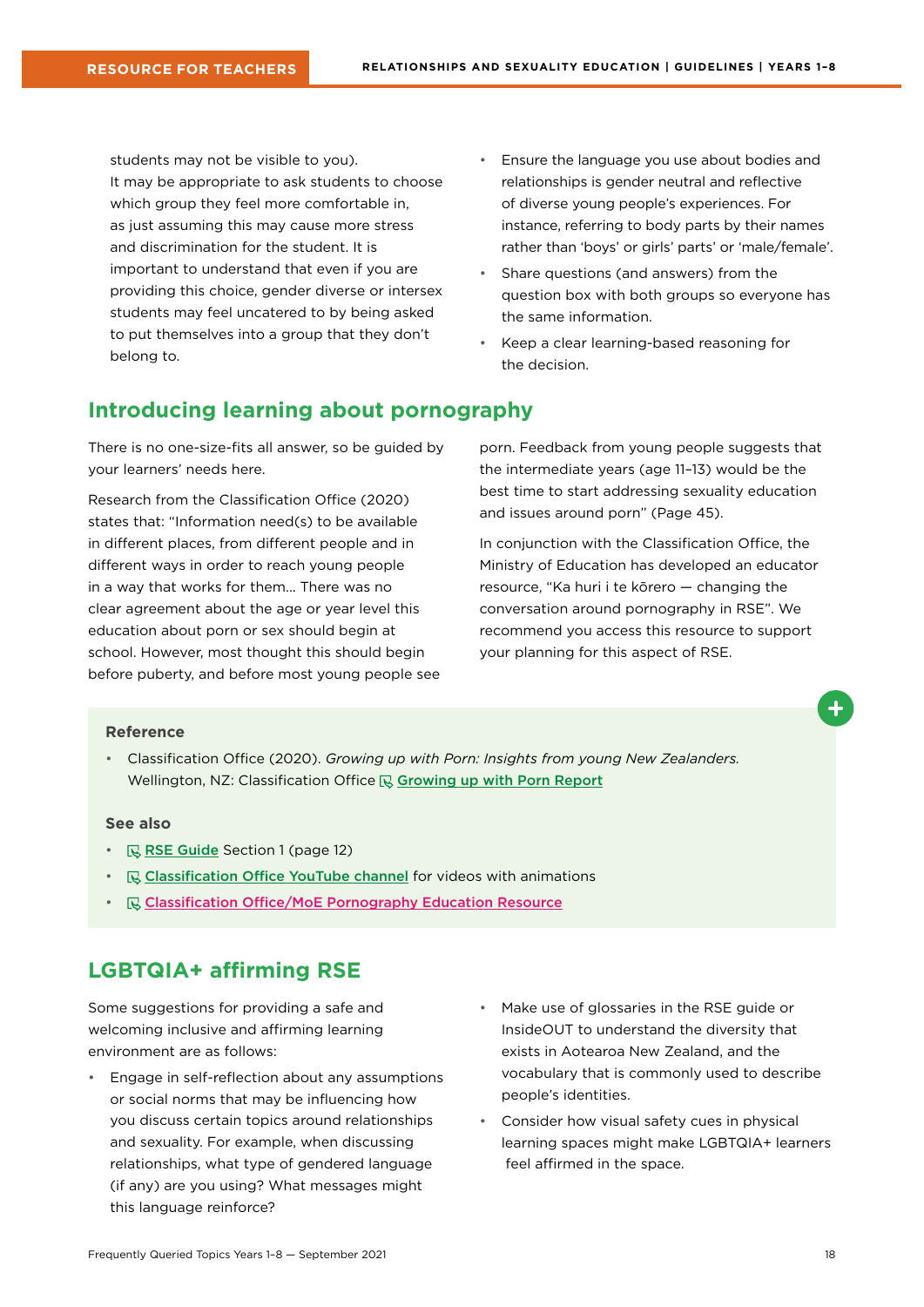- <span id="page-18-0"></span>• Ask for anonymous student feedback from all students about how safe/represented they feel in the RSE programme.
- Use resources from trusted organisations like InsideOUT or RainbowYOUTH.
- Discuss gender and sexuality diversity within Māori and Pacific worldviews.
- Some learners will not be visibile to you as LGBTQIA+, and some may be exploring their gender or sexuality. It's good to be aware of this and to not assume that there are 'no' LGBTQIA+ students in your class — statistically, there are likely to be.
- If your school has a diversity group, engage with them.

#### **See also**

- **R** [RSE Guide](https://health.tki.org.nz/Teaching-in-Heath-and-Physical-Education-HPE/Policy-Guidelines/Relationships-and-Sexuality-Education) Section 3 (page 36)
- **W** Video Beckenham Te Kura o Pūroto
- **[RainbowYOUTH](https://ry.org.nz/)**
- **B** [InsideOUT](https://insideout.org.nz/ )

## **Assessing RSE**

We recommend considering an assessment FOR learning approach in RSE, rather than solely a focus on assessment OF learning. This opens up opportunities for gathering evidence of learning across a range of RSE aspects, and removes emphasis on such tools as end-of-unit tests and other discrete assessment tasks. An assessment for learning approach involves gathering, analysing, interpreting and using information in focused and timely ways that provide evidence of learner progress. Specific ways to assess students' learning will be dependent on the content of your RSE programme. For example, gathering evidence through:

• Students' explanations of how to apply interpersonal skills in relationships.

- Application of understanding of wellbeing in a RSE context.
- Investigation of societal messages that influence young people's sexuality.
- Community support systems in place to enhance sexual health and/or sexuality.

See our RSE progressions for ideas on how to better understand progression of learning in RSE and assess student learning. Enhancing the way assessment is used in RSE promotes learning and deeper understanding, raising learners' levels of progress and achievement. Moreover, this helps inform planning for subsequent learning opportunities in RSE and health education.

- **R** Learning Progressions
- $\mathbb R$  [Health and Physical Education Learning Progressions](http://hpeprogressions.education.govt.nz/frameworks/healthandpe/index.aspx)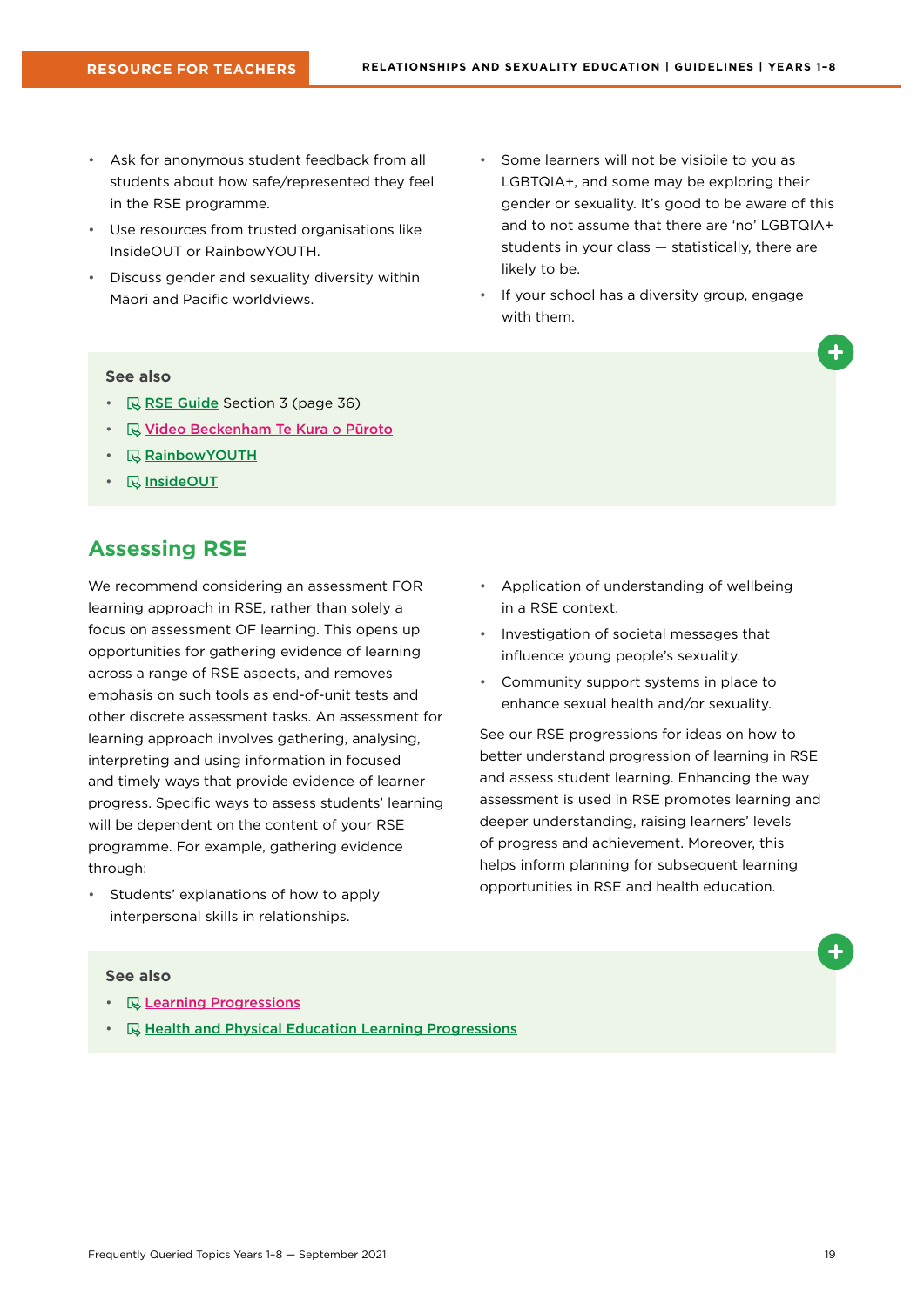## <span id="page-19-0"></span>External providers

## **Using external providers in RSE**

Education policy, research and guidance documents reinforce the central role of the teacher when planning for, and teaching, learning experiences in the *New Zealand Curriculum*. RSE and health education is no exception to this. The RSE guide stresses that teachers are the experts in terms of pedagogies and the learning needs of their ākonga, and they are ultimately responsible for curriculum delivery. This is reinforced by the 'effective pedagogy' section of the *New Zealand Curriculum*, and the standards for the teaching profession.

External providers often have expertise in areas teachers may not, and can be used to support teaching in RSE in partnership with schools and teachers. But it is not considered good practice to hand over the responsibility for RSE or other units of learning in health education to external providers. After all, you know your learners best. Some teachers or leaders might feel worried about teaching RSE, but the more robust your more formal consultation and your on-going communications with whānau, parents and caregivers, the less risk there is in this regard.

If you need to have a conversation with others in your school about hiring external providers, here are some tips :

- Prepare your case using the various policy and supporting documents that exist. In addition to those mentioned above, useful documents could be the  $\mathbb Q$  ERO's promoting wellbeing [through sexuality education](https://ero.govt.nz/our-research/promoting-wellbeing-through-sexuality-education) and  $\mathbb R$  NZHEA's [position statement on external providers](https://healtheducation.org.nz/wp-content/uploads/2018/11/5-nzhea-position-statement-external-providers.pdf).
- Explain why and how you plan to teach RSE and how as a teaching team you can support each other in an on-going and sustainable way.
- Outline how you will access professional learning and development as a further avenue of support. This may include attending courses run off-site, providers coming to the school to provide PLD, working with schools in your kahui ako or your local community, or you running PLD for teachers in your school.
- Ensure that your community consultation has been completed, and use any feedback from members of the school community to strengthen your case — including ākonga.
- Acknowledge the role you do see external providers having in supporting your teaching, and explain how you might work in partnership with a provider(s) and why this is important. Note that working in partnerships with schools should also be the aim of any external provider — it is a red flag if they want to come into your school to run only a 'one-off' session(s).

- $\mathbb R$  [RSE Guide](https://health.tki.org.nz/Teaching-in-Heath-and-Physical-Education-HPE/Policy-Guidelines/Relationships-and-Sexuality-Education) Section 3 (page 34)
- *<u>R* Video Gilberthorpe Primary</u>